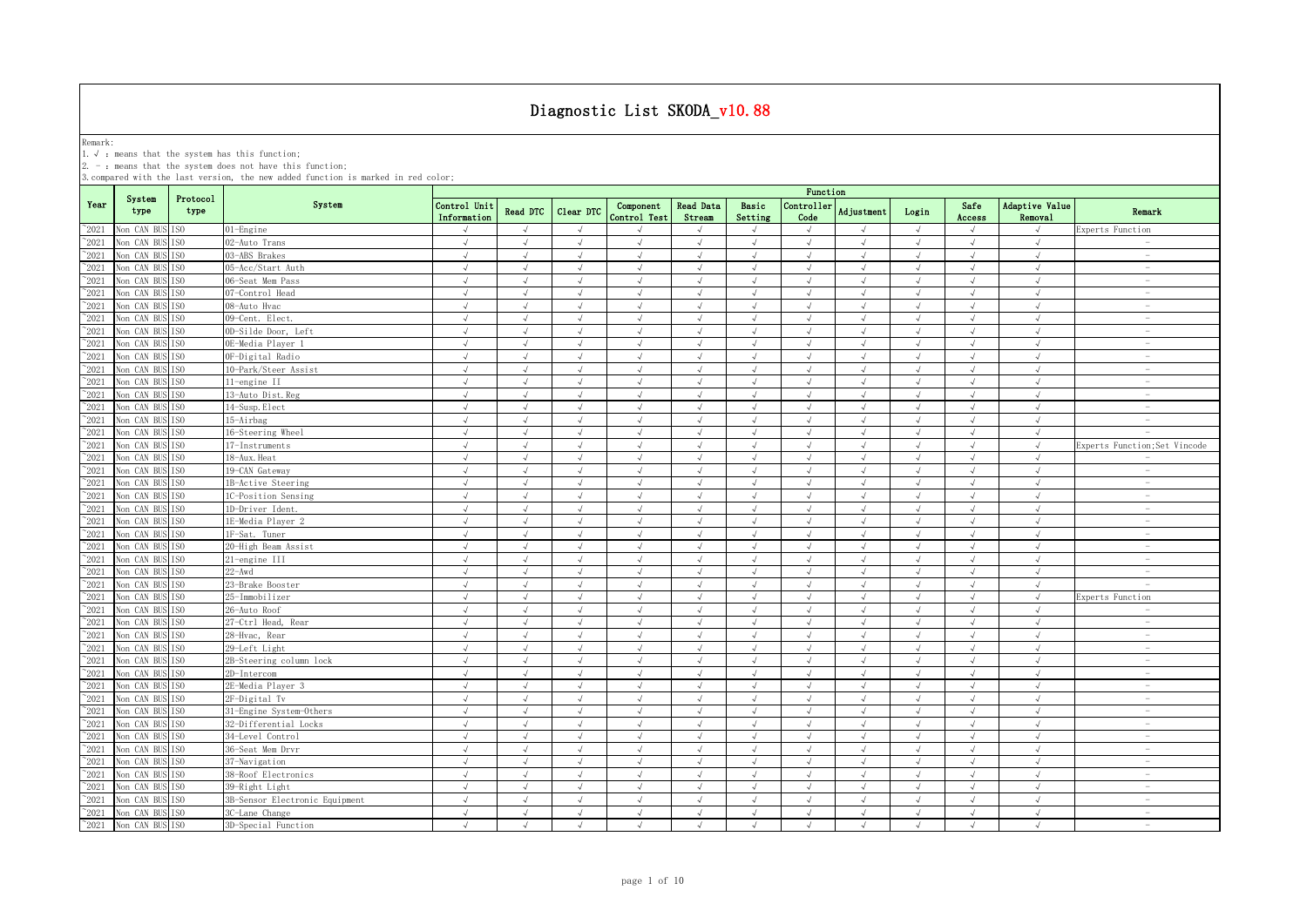Remark:<br>1.√ : means that the system has this function;<br>2. - : means that the system does not have this function;

|                |                               |                  |                                             |                             |                |            |                           |                            |                  | Function                    |                |            |                |                           |                                 |
|----------------|-------------------------------|------------------|---------------------------------------------|-----------------------------|----------------|------------|---------------------------|----------------------------|------------------|-----------------------------|----------------|------------|----------------|---------------------------|---------------------------------|
| Year           | System<br>type                | Protocol<br>type | System                                      | Control Unit<br>Information | Read DTC       | Clear DTC  | Component<br>Control Test | <b>Read Data</b><br>Stream | Basic<br>Setting | Controller<br>Code          | Adjustment     | Login      | Safe<br>Access | Adaptive Value<br>Removal | Remark                          |
| $^{\sim}2021$  | Non CAN BUS ISO               |                  | 3E-Media Player 4                           | $\sqrt{ }$                  | $\sqrt{ }$     | $\sqrt{ }$ |                           | $\sqrt{ }$                 | $\sqrt{ }$       | $\sqrt{ }$                  | $\sqrt{ }$     | $\sqrt{ }$ | $\sqrt{ }$     | $\sqrt{ }$                |                                 |
| 2021           | Non CAN BUS                   | ISO.             | 42-Door Elect, Driver                       | $\sqrt{ }$                  | $\sqrt{ }$     | $\sqrt{ }$ | $\sqrt{ }$                | $\sqrt{ }$                 | $\sqrt{ }$       | $\sqrt{ }$                  | $\sqrt{ }$     | $\sqrt{ }$ | $\sqrt{ }$     | $\sqrt{ }$                | $\hspace{0.1mm}-\hspace{0.1mm}$ |
| 2021           | Non CAN BUS                   | IS <sub>0</sub>  | 44-Steering Assist                          | $\sqrt{ }$                  | $\sqrt{ }$     | $\sqrt{ }$ | $\sqrt{ }$                | $\sqrt{ }$                 | $\sqrt{ }$       | $\sqrt{ }$                  | $\sqrt{ }$     | $\sqrt{ }$ | $\sqrt{ }$     | $\sqrt{ }$                | $\hspace{0.1mm}-\hspace{0.1mm}$ |
| 2021           | Non CAN BUS                   | IS <sub>0</sub>  | 46-Central Conv                             | $\sqrt{ }$                  | $\sqrt{ }$     | $\sqrt{ }$ | $\sqrt{ }$                | $\sqrt{ }$                 | $\sqrt{ }$       | $\sqrt{ }$                  | $\sqrt{ }$     | $\sqrt{ }$ | $\sqrt{ }$     | $\sqrt{ }$                | $\sim$                          |
| 2021           | Non CAN BUS                   | IS <sub>0</sub>  | 47-Sound System                             | $\sqrt{ }$                  | $\sqrt{ }$     |            | $\sqrt{ }$                | $\sqrt{ }$                 | $\sqrt{ }$       |                             | $\overline{v}$ | $\sqrt{ }$ | $\sqrt{ }$     | $\sqrt{ }$                |                                 |
| $^{\sim}$ 2021 | Non CAN BUS                   | IS <sub>0</sub>  | 48-Seat, Rear, Ds                           | $\sqrt{ }$                  | $\sqrt{ }$     | $\sqrt{ }$ | $\sqrt{ }$                | $\sqrt{ }$                 | $\sqrt{ }$       | $\mathcal{N}_{\mathcal{N}}$ | $\sqrt{ }$     | $\sqrt{ }$ | $\sqrt{ }$     | $\sqrt{ }$                | $\overline{\phantom{a}}$        |
| $^{\sim}2021$  | Non CAN BUS                   | TS <sub>0</sub>  | 4C-Tyre Pressure II                         | $\sqrt{ }$                  | $\sqrt{ }$     | $\sqrt{ }$ | $\sqrt{ }$                | $\sqrt{ }$                 | $\sqrt{ }$       | $\sqrt{ }$                  | $\sqrt{ }$     | $\sqrt{ }$ | $\sqrt{ }$     | $\sqrt{ }$                | $\sim$                          |
| $^{\sim}$ 2021 | Non CAN BUS                   | IS <sub>0</sub>  | 4E-Ctrl Head Rr                             | $\sqrt{ }$                  | $\sqrt{ }$     | $\sqrt{ }$ | $\sqrt{ }$                | $\sqrt{ }$                 | $\sqrt{ }$       | $\sqrt{ }$                  | $\sqrt{ }$     | $\sqrt{ }$ | $\sqrt{ }$     | $\sqrt{ }$                | $\sim$                          |
| $^{\sim}$ 2021 | Non CAN BUS                   | IS <sub>0</sub>  | 4F-Central Electronic Control System II     | $\sqrt{ }$                  | $\sqrt{ }$     | $\sqrt{ }$ | $\sqrt{ }$                | $\sqrt{ }$                 | $\sqrt{ }$       | $\sqrt{ }$                  | $\sqrt{ }$     | $\sqrt{ }$ | $\sqrt{ }$     | $\sqrt{ }$                | $\sim$                          |
| $^{\sim}$ 2021 | Non CAN BUS                   | IS <sub>0</sub>  | 51-Electric Driving                         | $\sqrt{ }$                  | $\sqrt{ }$     | $\sqrt{ }$ | $\sqrt{ }$                | $\sqrt{ }$                 | $\sqrt{ }$       | $\sqrt{ }$                  | $\sqrt{ }$     | $\sqrt{ }$ | $\sqrt{ }$     | $\sqrt{ }$                | $\sim$                          |
| $\degree$ 2021 | Non CAN BUS                   | IS <sub>0</sub>  | 52-Door Elect, Pass                         | $\sqrt{ }$                  | $\sqrt{ }$     | $\sqrt{ }$ | $\sqrt{ }$                | $\sqrt{ }$                 | $\sqrt{ }$       | $\sqrt{ }$                  | $\sqrt{ }$     | $\sqrt{ }$ | $\sqrt{ }$     | $\sqrt{ }$                | $\overline{\phantom{a}}$        |
| $^{\sim}2021$  | Non CAN BUS ISO               |                  | 53-Parking Brake                            | $\sqrt{ }$                  | $\sqrt{ }$     | $\sqrt{ }$ | $\sqrt{ }$                | $\sqrt{ }$                 | $\sqrt{ }$       | $\sqrt{ }$                  | $\sqrt{ }$     | $\sqrt{ }$ | $\sqrt{ }$     | $\sqrt{ }$                | $\sim$                          |
| $^{\sim}2021$  | Non CAN BUS                   | IS <sub>0</sub>  | 55-Xenon Range                              | $\sqrt{ }$                  | $\sqrt{ }$     | $\sqrt{ }$ | $\sqrt{ }$                | $\sqrt{ }$                 | $\sqrt{ }$       | $\sqrt{ }$                  | $\sqrt{ }$     | $\sqrt{ }$ | $\sqrt{ }$     | $\sqrt{ }$                | $\overline{\phantom{a}}$        |
| $^{\sim}2021$  | Non CAN BUS ISO               |                  | 56-Radio                                    | $\sqrt{ }$                  | $\sqrt{ }$     | $\sqrt{ }$ | $\sqrt{ }$                | $\sqrt{ }$                 | $\sqrt{ }$       | $\sqrt{ }$                  | $\sqrt{ }$     | $\sqrt{ }$ | $\sqrt{ }$     | $\sqrt{ }$                | $\overline{\phantom{a}}$        |
| $^{\sim}2021$  | Non CAN BUS                   | ISO.             | 57-Tv Tuner                                 | $\sqrt{ }$                  | $\sqrt{ }$     | $\sqrt{ }$ | $\sqrt{ }$                | $\sqrt{ }$                 | $\sqrt{ }$       | $\sqrt{ }$                  | $\sqrt{ }$     | $\sqrt{ }$ | $\sqrt{ }$     | $\sqrt{ }$                | $\overline{\phantom{a}}$        |
| $^{\sim}2021$  | Non CAN BUS ISO               |                  | 59-Tow Protection                           | $\sqrt{ }$                  | $\sqrt{ }$     | $\sqrt{ }$ | $\sqrt{ }$                | $\sqrt{ }$                 | $\sqrt{ }$       | $\sqrt{ }$                  | $\sqrt{ }$     | $\sqrt{ }$ | $\sqrt{ }$     | $\sqrt{ }$                | $\sim$                          |
| $\degree$ 2021 | Non CAN BUS                   | ISO.             | 5B-Passenger Side Rear Seat Adjustment      | $\sqrt{ }$                  | $\sqrt{ }$     | $\sqrt{ }$ | $\sqrt{ }$                | $\sqrt{ }$                 | $\sqrt{ }$       | $\sqrt{ }$                  | $\sqrt{ }$     | $\sqrt{ }$ | $\sqrt{ }$     | $\sqrt{ }$                | $\hspace{0.1mm}-\hspace{0.1mm}$ |
| 2021           | Non CAN BUS ISO               |                  | 5C-Lane Maintain                            | $\sqrt{ }$                  | $\sqrt{ }$     | $\sqrt{ }$ | $\sqrt{ }$                | $\sqrt{ }$                 | $\sqrt{ }$       | $\sqrt{ }$                  | $\sqrt{ }$     | $\sqrt{ }$ | $\sqrt{ }$     | $\sqrt{ }$                | $\overline{\phantom{a}}$        |
| 2021           | Non CAN BUS                   | IS <sub>0</sub>  | 5D-Operations                               | $\sqrt{ }$                  | $\sqrt{ }$     | $\sqrt{2}$ | $\sqrt{ }$                | $\sqrt{ }$                 | $\sqrt{ }$       | $\sqrt{ }$                  | $\sqrt{ }$     | $\sqrt{ }$ | $\sqrt{ }$     | $\sqrt{}$                 | $\overline{\phantom{a}}$        |
| $^{\circ}2021$ | Non CAN BUS                   | TSO              | 5E-Ctrl Head Lr                             | $\sqrt{ }$                  |                |            |                           | $\sqrt{ }$                 | $\sqrt{ }$       | $\cdot$                     |                | $\sqrt{ }$ |                | $\cdot$                   | $\overline{\phantom{a}}$        |
| 2021           | Non CAN BUS                   | TS <sub>0</sub>  | 5F-Information Electr.                      | $\sqrt{ }$                  |                | J          |                           | $\sqrt{ }$                 | $\sqrt{ }$       |                             |                | $\sqrt{ }$ |                | $\sqrt{ }$                | $\hspace{0.1mm}-\hspace{0.1mm}$ |
| 2021           | Non CAN BUS                   | TS <sub>0</sub>  | 61-Battery Regul.                           | $\sqrt{ }$                  |                | $\sqrt{ }$ | $\sqrt{ }$                | $\sqrt{ }$                 | $\mathcal{A}$    | $\sqrt{ }$                  |                | $\sqrt{ }$ | $\sqrt{ }$     | $\sqrt{ }$                | $\overline{\phantom{a}}$        |
| $^{\sim}$ 2021 | Non CAN BUS                   | IS <sub>0</sub>  | 62-Door Elect, Left                         | $\sqrt{ }$                  |                |            |                           | $\sqrt{ }$                 | $\sqrt{ }$       |                             |                | $\sqrt{ }$ |                | $\sqrt{ }$                |                                 |
| $^{\sim}$ 2021 | Non CAN BUS                   | IS <sub>0</sub>  | 63-Entry Assist, D                          | $\sqrt{ }$                  | $\sqrt{ }$     | $\sqrt{ }$ | $\sqrt{ }$                | $\sqrt{ }$                 | $\sqrt{ }$       | $\sqrt{ }$                  | $\sqrt{ }$     | $\sqrt{ }$ | $\sqrt{ }$     | $\sqrt{ }$                | $\sim$                          |
| $^{\sim}$ 2021 | Non CAN BUS                   | IS <sub>0</sub>  | 65-Tire Pressure                            | $\sqrt{ }$                  | $\sqrt{ }$     | $\sqrt{ }$ | $\sqrt{ }$                | $\sqrt{ }$                 | $\sqrt{ }$       | $\sqrt{ }$                  | $\sqrt{ }$     | $\sqrt{ }$ | $\sqrt{ }$     | $\sqrt{ }$                | $\sim$                          |
| $^{\sim}$ 2021 | Non CAN BUS                   | IS <sub>0</sub>  | 66-Seat, Rear Ps                            | $\sqrt{ }$                  | $\sqrt{ }$     | $\sqrt{ }$ | $\sqrt{ }$                | $\sqrt{ }$                 | $\sqrt{ }$       | $\sqrt{ }$                  | $\sqrt{ }$     | $\sqrt{ }$ | $\sqrt{ }$     | $\sqrt{ }$                | $\overline{\phantom{a}}$        |
| $^{\sim}$ 2021 | Non CAN BUS                   | IS <sub>0</sub>  | 67-Voice Control                            | $\sqrt{ }$                  | $\sqrt{ }$     | $\sqrt{ }$ | $\sqrt{ }$                | $\sqrt{ }$                 | $\sqrt{ }$       | $\sqrt{ }$                  | $\sqrt{ }$     | $\sqrt{ }$ | $\sqrt{ }$     | $\sqrt{}$                 | $\sim$                          |
| $^{\sim}2021$  | Non CAN BUS                   | IS <sub>0</sub>  | 68-Wiper Electr.                            | $\sqrt{ }$                  | $\sqrt{ }$     | $\sqrt{ }$ | $\sqrt{ }$                | $\sqrt{ }$                 | $\sqrt{ }$       | $\sqrt{ }$                  | $\sqrt{ }$     | $\sqrt{ }$ | $\sqrt{ }$     | $\sqrt{ }$                | $\overline{\phantom{a}}$        |
| $^{\sim}2021$  | Non CAN BUS ISO               |                  | 69-Trailer                                  | $\sqrt{ }$                  | $\sqrt{ }$     | $\sqrt{ }$ | $\mathcal{L}$             | $\sqrt{ }$                 | $\sqrt{ }$       | $\sqrt{ }$                  | $\sqrt{ }$     | $\sqrt{ }$ | $\sqrt{ }$     | $\sqrt{ }$                | $\sim$                          |
| $^{\sim}2021$  | Non CAN BUS                   | TSO.             | 6C-Back-Up Cam.                             | $\sqrt{ }$                  | $\sqrt{ }$     | $\sqrt{ }$ | $\sqrt{ }$                | $\sqrt{ }$                 | $\sqrt{ }$       | $\sqrt{ }$                  | $\sqrt{ }$     | $\sqrt{ }$ | $\sqrt{ }$     | $\sqrt{ }$                | $\overline{\phantom{a}}$        |
| $^{\sim}$ 2021 | Non CAN BUS ISO               |                  | 6D-Trunk Elect.                             | $\sqrt{ }$                  | $\sqrt{ }$     | $\sqrt{ }$ | $\sqrt{ }$                | $\sqrt{ }$                 | $\sqrt{ }$       | $\sqrt{ }$                  | $\sqrt{ }$     | $\sqrt{ }$ | $\sqrt{ }$     | $\sqrt{ }$                | $\sim$                          |
| $^{\sim}2021$  | Non CAN BUS                   | IS <sub>0</sub>  | 6E-Ctrl Head Roof                           | $\sqrt{ }$                  | $\sqrt{ }$     | $\sqrt{ }$ | $\sqrt{ }$                | $\sqrt{ }$                 | $\sqrt{ }$       | $\sqrt{ }$                  | $\sqrt{ }$     | $\sqrt{ }$ | $\sqrt{ }$     | $\sqrt{ }$                | $\sim$                          |
| $^{\sim}$ 2021 | Non CAN BUS ISO               |                  | 6F-Central Electronic Control System II     | $\sqrt{ }$                  | $\sqrt{ }$     | $\sqrt{ }$ | $\sqrt{ }$                | $\sqrt{ }$                 | $\sqrt{ }$       | $\sqrt{ }$                  | $\sqrt{ }$     | $\sqrt{ }$ | $\sqrt{ }$     | $\sqrt{ }$                | $\sim$                          |
| $^{\sim}2021$  | Non CAN BUS                   | TS <sub>0</sub>  | 71-Battery Charger                          | $\sqrt{ }$                  | $\sqrt{ }$     | $\sqrt{ }$ | $\sqrt{ }$                | $\sqrt{ }$                 | $\sqrt{ }$       | $\sqrt{ }$                  | $\sqrt{ }$     | $\sqrt{ }$ | $\sqrt{ }$     | $\sqrt{ }$                | $\sim$                          |
| $\degree$ 2021 | Non CAN BUS                   | ISO              | 72-Door Elect, Right                        | J                           |                |            |                           | $\sqrt{ }$                 | $\sqrt{ }$       |                             |                |            |                | $\sqrt{ }$                | $\sim$                          |
| 2021           | Non CAN BUS                   | IS <sub>0</sub>  | 73-Entry Assist, B                          | $\sqrt{ }$                  | $\sqrt{ }$     | $\sqrt{ }$ | $\sqrt{}$                 | $\sqrt{ }$                 | $\sqrt{ }$       | $\sqrt{ }$                  | $\sqrt{ }$     | $\sqrt{ }$ | $\sqrt{ }$     | $\sqrt{ }$                | $\overline{\phantom{a}}$        |
| 2021           | Non CAN BUS                   | IS <sub>0</sub>  | 74-Chassis Control                          | $\sqrt{ }$                  | $\overline{ }$ | $\sqrt{ }$ | $\sqrt{ }$                | $\sqrt{ }$                 | $\sqrt{ }$       | $\sqrt{ }$                  | $\overline{v}$ | $\sqrt{ }$ | $\sqrt{}$      | $\sqrt{ }$                | $\sim$                          |
| 2021           | Non CAN BUS                   | TSO              | 75-Telematics                               | $\sqrt{ }$                  | $\sqrt{ }$     | $\sqrt{ }$ | $\sqrt{ }$                | $\sqrt{ }$                 | $\sqrt{ }$       | $\sqrt{ }$                  |                | $\sqrt{ }$ | $\sqrt{ }$     | $\sqrt{ }$                | $\overline{\phantom{a}}$        |
| $^{\sim}$ 2021 | Non CAN BUS                   | IS <sub>0</sub>  | 76-Park Assist                              | $\sqrt{ }$                  | $\sqrt{ }$     |            | $\sqrt{ }$                | $\sqrt{ }$                 | $\sqrt{ }$       |                             |                |            | $\sqrt{ }$     | $\sqrt{ }$                |                                 |
| $^{\sim}$ 2021 | Non CAN BUS                   | IS <sub>0</sub>  | 77-Telephone                                | $\sqrt{ }$                  | $\sqrt{ }$     | $\sqrt{ }$ | $\sqrt{ }$                | $\sqrt{ }$                 | $\sqrt{ }$       | $\sqrt{ }$                  | $\sqrt{ }$     | $\sqrt{ }$ | $\sqrt{ }$     | $\sqrt{ }$                |                                 |
| $^{\sim}$ 2021 | Non CAN BUS                   | IS <sub>0</sub>  | 78-Silde Door, Right                        | $\sqrt{ }$                  | $\sqrt{ }$     | $\sqrt{ }$ | $\sqrt{ }$                | $\sqrt{ }$                 | $\sqrt{ }$       | $\sqrt{ }$                  | $\sqrt{ }$     | $\sqrt{ }$ | $\sqrt{ }$     | $\sqrt{ }$                | $\sim$                          |
| $^{\sim}$ 2021 | Non CAN BUS                   | TS <sub>0</sub>  | 7D-Aux Heat                                 | $\sqrt{ }$                  | $\sqrt{ }$     | $\sqrt{ }$ | $\sqrt{ }$                | $\sqrt{ }$                 | $\sqrt{ }$       | $\sqrt{ }$                  | $\sqrt{ }$     | $\sqrt{ }$ | $\sqrt{ }$     | $\sqrt{ }$                | $\sim$                          |
| $^{\sim}$ 2021 | Non CAN BUS                   | IS <sub>0</sub>  | 7E-Ctrl Head Dash                           | $\sqrt{ }$                  | $\sqrt{ }$     | $\sqrt{ }$ | $\sqrt{ }$                | $\sqrt{ }$                 | $\sqrt{ }$       | $\sqrt{ }$                  | $\sqrt{ }$     | $\sqrt{ }$ | $\sqrt{ }$     | $\sqrt{2}$                | $\overline{\phantom{a}}$        |
| $^{\sim}$ 2021 | Non CAN BUS                   | IS <sub>0</sub>  | 7F-Information Electronic Control System II | $\sqrt{ }$                  | $\sqrt{ }$     | $\sqrt{ }$ | $\sqrt{ }$                | $\sqrt{ }$                 | $\sqrt{ }$       | $\sqrt{ }$                  | $\sqrt{ }$     | $\sqrt{ }$ | $\sqrt{ }$     | $\sqrt{ }$                | $\sim$                          |
| $\degree$ 2021 | Non CAN BUS ISO               |                  | 81-Selector Lever                           | $\sqrt{ }$                  | $\sqrt{ }$     | $\sqrt{ }$ | $\sqrt{ }$                | $\sqrt{ }$                 | $\sqrt{ }$       | $\sqrt{ }$                  | $\sqrt{ }$     | $\sqrt{ }$ | $\sqrt{ }$     | $\sqrt{2}$                | $\overline{\phantom{a}}$        |
| $^{\sim}2021$  | Non CAN BUS ISO               |                  | 88-Driver Side Multi-Contour Seat           | $\sqrt{ }$                  | $\sqrt{ }$     | $\sqrt{ }$ | $\sqrt{ }$                | $\sqrt{ }$                 | $\sqrt{ }$       | $\sqrt{ }$                  | $\sqrt{ }$     | $\sqrt{ }$ | $\sqrt{ }$     | $\sqrt{ }$                | $\overline{\phantom{a}}$        |
| $^{\sim}$ 2021 | Non CAN BUS                   | TS <sub>0</sub>  | 89-Passenger Sidemulti-Contour Seat         | $\sqrt{ }$                  | $\sqrt{ }$     | $\sqrt{ }$ | $\sqrt{ }$                | $\sqrt{ }$                 | $\sqrt{ }$       | $\sqrt{ }$                  | $\sqrt{ }$     | $\sqrt{ }$ | $\sqrt{ }$     | $\sqrt{ }$                | $\overline{\phantom{a}}$        |
|                | $^{\sim}2021$ Non CAN BUS ISO |                  | 8A-Driver Side Rear Multi-Contour Seat      | $\sqrt{ }$                  | $\sqrt{ }$     | $\sqrt{ }$ | $\sqrt{ }$                | $\sqrt{ }$                 | $\sqrt{ }$       | $\sqrt{ }$                  | $\sqrt{ }$     | $\sqrt{ }$ | $\sqrt{ }$     | $\sqrt{ }$                | $\sim$                          |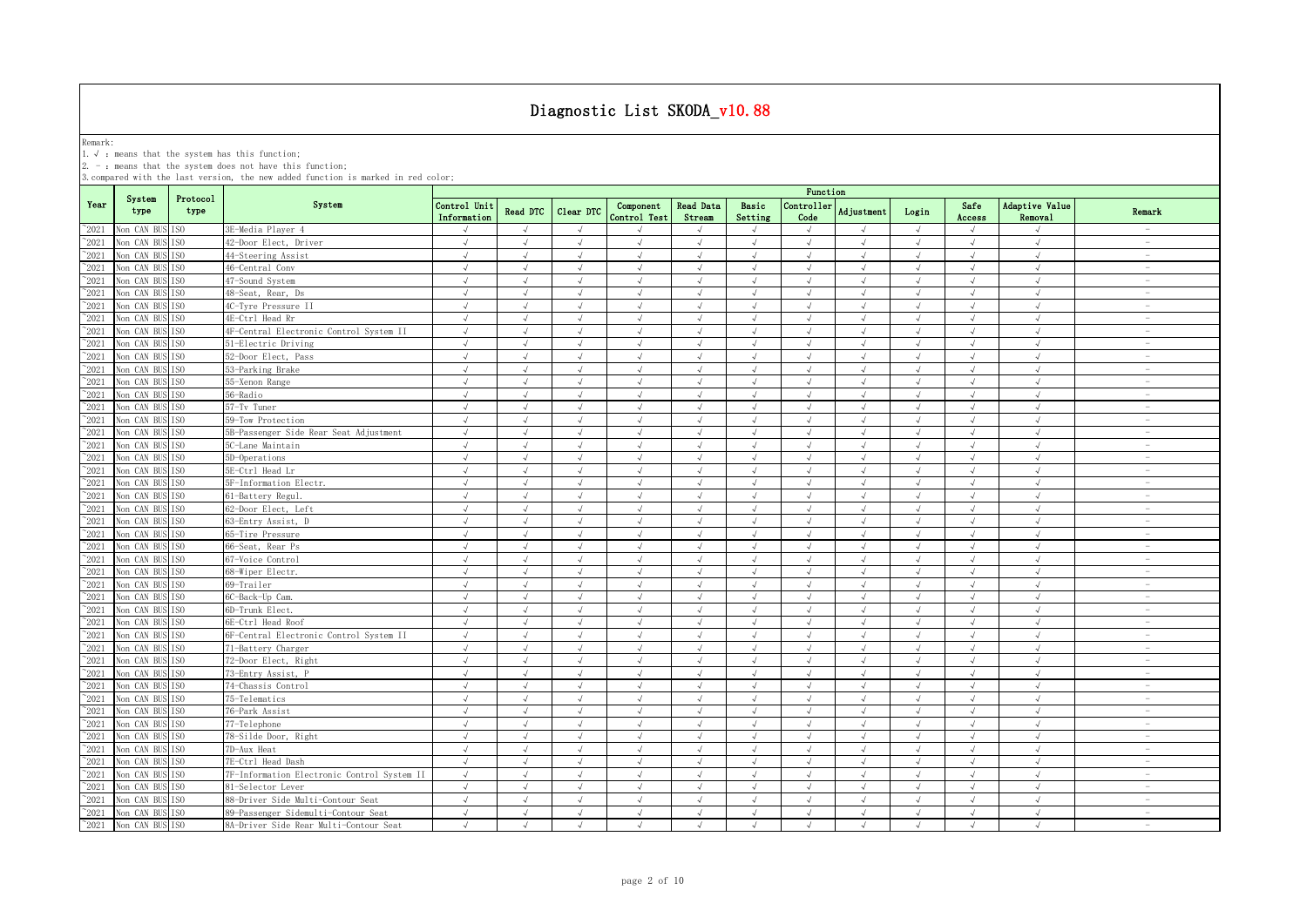Remark:<br>1.√ : means that the system has this function;<br>2. - : means that the system does not have this function;

|                |                      |                  |                                          |                             |            |                |                           |                            |                  | Function                    |            |            |                |                           |                                 |
|----------------|----------------------|------------------|------------------------------------------|-----------------------------|------------|----------------|---------------------------|----------------------------|------------------|-----------------------------|------------|------------|----------------|---------------------------|---------------------------------|
| Year           | System<br>type       | Protocol<br>type | System                                   | Control Unit<br>Information | Read DTC   | Clear DTC      | Component<br>Control Test | <b>Read Data</b><br>Stream | Basic<br>Setting | Controller<br>Code          | Adjustment | Login      | Safe<br>Access | Adaptive Value<br>Removal | Remark                          |
| $^{\sim}2021$  | Non CAN BUS ISO      |                  | 8D-Passenger Siderear Multi-Contour Seat | $\sqrt{ }$                  | $\sqrt{ }$ | $\sqrt{ }$     |                           | $\sqrt{ }$                 | $\sqrt{ }$       | $\sqrt{ }$                  | $\sqrt{ }$ | $\sqrt{ }$ | $\sqrt{ }$     | $\sqrt{ }$                |                                 |
| $^{\sim}2021$  | Non CAN BUS          | ISO.             | 8F-Front Left Safety Belt Tensioner      | $\sqrt{ }$                  | $\sqrt{ }$ | $\sqrt{ }$     | $\sqrt{ }$                | $\sqrt{ }$                 | $\sqrt{ }$       | $\sqrt{ }$                  | $\sqrt{ }$ | $\sqrt{ }$ | $\sqrt{ }$     | $\sqrt{ }$                | $\hspace{0.1mm}-\hspace{0.1mm}$ |
| $^{\sim}2021$  | Non CAN BUS          | ESO.             | 90-Safety Belt Tensioner, Front Right    | $\sqrt{ }$                  |            |                |                           | $\sqrt{ }$                 | $\sqrt{ }$       |                             |            |            | $\sqrt{ }$     | $\sqrt{ }$                | $\sim$                          |
| 2021           | Non CAN BUS          | KWP 2000         | 01-Engine                                | $\sqrt{ }$                  | $\sqrt{ }$ | $\sqrt{}$      | $\sqrt{ }$                | $\sqrt{ }$                 | $\sqrt{ }$       | $\sqrt{ }$                  | $\sqrt{}$  | $\sqrt{ }$ | $\sqrt{ }$     | $\sqrt{}$                 | $\hspace{0.1mm}-\hspace{0.1mm}$ |
| 2021           | Non CAN BUS          | KWP 2000         | 02-Auto Trans                            | $\sqrt{ }$                  |            | $\overline{u}$ |                           | $\sqrt{ }$                 | $\mathcal{A}$    |                             |            | $\sqrt{ }$ |                | $\sqrt{ }$                | $\sim$                          |
| 2021           | Non CAN BUS          | <b>KWP 2000</b>  | 03-ABS Brakes                            | $\sqrt{ }$                  | $\sqrt{ }$ | $\sqrt{ }$     |                           | $\sqrt{ }$                 | $\sqrt{ }$       | $\mathcal{N}_{\mathcal{N}}$ |            | $\sqrt{ }$ |                | $\sqrt{ }$                | $\overline{\phantom{a}}$        |
| $^{\sim}2021$  | Non CAN BUS          | KWP 2000         | 05-Acc/Start Auth                        | $\sqrt{ }$                  | $\sqrt{ }$ |                | $\sqrt{ }$                | $\sqrt{ }$                 | $\sqrt{ }$       |                             |            |            | $\sqrt{ }$     | $\sqrt{ }$                |                                 |
| $^{\sim}$ 2021 | Non CAN BUS          | <b>KWP 2000</b>  | 06-Seat Mem Pass                         | $\sqrt{ }$                  | $\sqrt{ }$ | $\sqrt{ }$     | $\sqrt{ }$                | $\sqrt{ }$                 | $\sqrt{ }$       | $\sqrt{ }$                  | J          | $\sqrt{ }$ | $\sqrt{ }$     | $\sqrt{ }$                |                                 |
| $^{\sim}$ 2021 | Non CAN BUS          | KWP 2000         | 07-Control Head                          | $\sqrt{ }$                  | $\sqrt{ }$ | $\sqrt{ }$     | $\sqrt{ }$                | $\sqrt{ }$                 | $\sqrt{ }$       | $\sqrt{ }$                  | $\sqrt{ }$ | $\sqrt{ }$ | $\sqrt{ }$     | $\sqrt{ }$                | $\sim$                          |
| $^{\sim}$ 2021 | Non CAN BUS          | <b>KWP 2000</b>  | 08-Auto Hvac                             | $\sqrt{2}$                  | $\sqrt{ }$ | $\sqrt{2}$     | $\sqrt{ }$                | $\sqrt{ }$                 | $\sqrt{ }$       | $\sqrt{ }$                  | $\sqrt{ }$ | $\sqrt{ }$ | $\sqrt{ }$     | $\sqrt{ }$                | $\sim$                          |
| $^{\sim}$ 2021 | Non CAN BUS          | <b>KWP 2000</b>  | 09-Cent. Elect.                          | $\sqrt{ }$                  | $\sqrt{ }$ | $\sqrt{ }$     | $\sqrt{ }$                | $\sqrt{ }$                 | $\sqrt{ }$       | $\sqrt{ }$                  | $\sqrt{ }$ | $\sqrt{ }$ | $\sqrt{ }$     | $\sqrt{ }$                | $\sim$                          |
| $^{\sim}$ 2021 | Von CAN BUS          | KWP 2000         | OD-Silde Door, Left                      | $\sqrt{ }$                  | $\sqrt{ }$ | $\sqrt{ }$     | $\sqrt{ }$                | $\sqrt{ }$                 | $\sqrt{ }$       | $\sqrt{ }$                  | $\sqrt{ }$ | $\sqrt{ }$ | $\sqrt{ }$     | $\sqrt{ }$                | $\sim$                          |
| $\degree$ 2021 | Non CAN BUS          | <b>KWP 2000</b>  | OE-Media Plaver 1                        | $\sqrt{ }$                  | $\sqrt{ }$ | $\sqrt{ }$     | $\sqrt{ }$                | $\sqrt{ }$                 | $\sqrt{ }$       | $\sqrt{ }$                  | $\sqrt{ }$ | $\sqrt{ }$ | $\sqrt{ }$     | $\sqrt{2}$                | $\overline{\phantom{a}}$        |
| $\degree$ 2021 | Non CAN BUS          | KWP 2000         | OF-Digital Radio                         | $\sqrt{ }$                  | $\sqrt{ }$ | $\sqrt{ }$     | $\sqrt{ }$                | $\sqrt{ }$                 | $\sqrt{ }$       | $\sqrt{ }$                  | $\sqrt{ }$ | $\sqrt{ }$ | $\sqrt{ }$     | $\sqrt{ }$                | $\overline{\phantom{a}}$        |
| $^{\sim}2021$  | Non CAN BUS          | KWP 2000         | 10-Park/Steer Assist                     | $\sqrt{ }$                  | $\sqrt{ }$ | $\sqrt{ }$     | $\sqrt{ }$                | $\sqrt{ }$                 | $\sqrt{ }$       | $\sqrt{ }$                  | $\sqrt{ }$ | $\sqrt{ }$ | $\sqrt{ }$     | $\sqrt{ }$                | $\overline{\phantom{a}}$        |
| $\degree$ 2021 | Von CAN BUS          | <b>KWP 2000</b>  | 11-engine II                             | $\sqrt{ }$                  | $\sqrt{ }$ | $\sqrt{ }$     | $\sqrt{ }$                | $\sqrt{ }$                 | $\sqrt{ }$       | $\sqrt{ }$                  | $\sqrt{ }$ | $\sqrt{ }$ | $\sqrt{ }$     | $\sqrt{ }$                | $\sim$                          |
| $^{\sim}2021$  | Non CAN BUS          | WP 2000          | 13-Auto Dist. Reg                        | $\sqrt{ }$                  | $\sqrt{ }$ | $\sqrt{ }$     | $\sqrt{ }$                | $\sqrt{ }$                 | $\sqrt{ }$       | $\sqrt{ }$                  | $\sqrt{ }$ | $\sqrt{ }$ | $\sqrt{ }$     | $\sqrt{ }$                | $\overline{\phantom{a}}$        |
| $^{\sim}2021$  | Non CAN BUS          | <b>KWP 2000</b>  | 14-Susp. Elect                           | $\sqrt{}$                   | $\sqrt{ }$ | $\sqrt{ }$     | $\sqrt{ }$                | $\sqrt{}$                  | $\sqrt{ }$       | $\sqrt{ }$                  | $\sqrt{ }$ | $\sqrt{}$  | $\sqrt{ }$     | $\sqrt{ }$                | $\sim$                          |
| $^{\sim}2021$  | Non CAN BUS          | WP 2000          | 15-Airbag                                | $\sqrt{ }$                  | $\sqrt{ }$ | $\sqrt{ }$     | $\sqrt{ }$                | $\sqrt{ }$                 | $\sqrt{ }$       | $\sqrt{ }$                  | $\sqrt{ }$ | $\sqrt{ }$ | $\sqrt{ }$     | $\sqrt{ }$                | $\sim$                          |
| 2021           | Non CAN BUS          | WP 2000          | 16-Steering Wheel                        | $\sqrt{ }$                  | $\sqrt{ }$ | $\mathcal{L}$  | $\cdot$                   | $\sqrt{ }$                 | $\sqrt{ }$       | $\mathcal{N}_{\mathcal{N}}$ | J          | $\sqrt{ }$ | $\sqrt{ }$     | $\sqrt{ }$                | $\sim$                          |
| 2021           | Non CAN BUS          | <b>KWP 2000</b>  | 17-Instruments                           | $\sqrt{ }$                  | $\sqrt{ }$ | $\sqrt{ }$     | $\sqrt{ }$                | $\sqrt{ }$                 | $\sqrt{ }$       | $\sqrt{ }$                  | $\sqrt{ }$ | $\sqrt{ }$ | $\sqrt{ }$     | $\sqrt{ }$                | $\overline{\phantom{a}}$        |
| 2021           | Non CAN BUS          | <b>KWP 2000</b>  | 18-Aux. Heat                             | $\sqrt{ }$                  | $\sqrt{ }$ | $\sqrt{ }$     | $\mathcal{L}$             | $\sqrt{ }$                 | $\sqrt{ }$       | $\sqrt{ }$                  | $\sqrt{}$  | $\sqrt{ }$ | $\sqrt{ }$     | $\sqrt{ }$                | $\overline{\phantom{a}}$        |
| 2021           | Von CAN BUS          | WP 2000          | 19-CAN Gateway                           | $\sqrt{ }$                  | $\sqrt{ }$ | $\sqrt{ }$     | $\sqrt{ }$                | $\sqrt{ }$                 | $\mathcal{A}$    | $\mathcal{N}_{\mathcal{N}}$ | J          | $\sqrt{ }$ | $\sqrt{ }$     | $\sqrt{ }$                | $\overline{\phantom{a}}$        |
| 2021           | Von CAN BUS          | <b>KWP 2000</b>  | 1B-Active Steering                       | $\sqrt{ }$                  | $\sqrt{ }$ | $\sqrt{ }$     | $\sqrt{ }$                | $\sqrt{ }$                 | $\sqrt{ }$       |                             | $\sqrt{ }$ | $\sqrt{ }$ | $\sqrt{ }$     | $\sqrt{ }$                | $\overline{\phantom{a}}$        |
| $^{\sim}$ 2021 | Non CAN BUS          | <b>KWP 2000</b>  | 1C-Position Sensing                      | $\sqrt{ }$                  | $\sqrt{ }$ | $\sqrt{ }$     | $\sqrt{ }$                | $\sqrt{ }$                 | $\sqrt{ }$       | $\sqrt{ }$                  | $\sqrt{ }$ | $\sqrt{ }$ | $\sqrt{ }$     | $\sqrt{ }$                | $\overline{\phantom{a}}$        |
| $\degree$ 2021 | Non CAN BUS          | KWP 2000         | 1D-Driver Ident.                         | $\sqrt{ }$                  | $\sqrt{ }$ | $\sqrt{ }$     | $\sqrt{ }$                | $\sqrt{ }$                 | $\sqrt{ }$       | $\sqrt{ }$                  | $\sqrt{ }$ | $\sqrt{ }$ | $\sqrt{ }$     | $\sqrt{ }$                | $\sim$                          |
| $^{\sim}$ 2021 | Non CAN BUS          | KWP 2000         | 1E-Media Player 2                        | $\sqrt{ }$                  | $\sqrt{ }$ | $\sqrt{2}$     | $\sqrt{ }$                | $\sqrt{ }$                 | $\sqrt{ }$       | $\sqrt{ }$                  | $\sqrt{ }$ | $\sqrt{ }$ | $\sqrt{ }$     | $\sqrt{ }$                | $\sim$                          |
| $\degree$ 2021 | Non CAN BUS          | <b>KWP 2000</b>  | 1F-Sat. Tuner                            | $\sqrt{ }$                  | $\sqrt{ }$ | $\sqrt{ }$     | $\sqrt{ }$                | $\sqrt{ }$                 | $\sqrt{ }$       | $\sqrt{ }$                  | $\sqrt{ }$ | $\sqrt{ }$ | $\sqrt{ }$     | $\sqrt{ }$                | $\overline{\phantom{a}}$        |
| $\degree$ 2021 | Non CAN BUS          | KWP 2000         | 20-High Beam Assist                      | $\sqrt{ }$                  | $\sqrt{ }$ | $\sqrt{ }$     | $\sqrt{ }$                | $\sqrt{ }$                 | $\sqrt{ }$       | $\sqrt{ }$                  | $\sqrt{ }$ | $\sqrt{ }$ | $\sqrt{ }$     | $\sqrt{ }$                | $\sim$                          |
| $^{\sim}2021$  | Non CAN BUS          | <b>KWP 2000</b>  | 21-engine III                            | $\sqrt{ }$                  | $\sqrt{ }$ | $\sqrt{ }$     | $\sqrt{ }$                | $\sqrt{ }$                 | $\sqrt{ }$       | $\sqrt{ }$                  | $\sqrt{ }$ | $\sqrt{ }$ | $\sqrt{ }$     | $\sqrt{ }$                | $\overline{\phantom{a}}$        |
| $\degree$ 2021 | Non CAN BUS          | KWP 2000         | $22 - Awd$                               | $\sqrt{ }$                  | $\sqrt{ }$ | $\sqrt{ }$     | $\sqrt{ }$                | $\sqrt{ }$                 | $\sqrt{ }$       | $\sqrt{ }$                  | $\sqrt{ }$ | $\sqrt{ }$ | $\sqrt{ }$     | $\sqrt{ }$                | $\overline{\phantom{a}}$        |
| $\degree$ 2021 | Non CAN BUS          | KWP 2000         | 23-Brake Booster                         | $\sqrt{ }$                  | $\sqrt{ }$ | $\sqrt{ }$     | $\sqrt{ }$                | $\sqrt{ }$                 | $\sqrt{ }$       | $\sqrt{ }$                  | $\sqrt{ }$ | $\sqrt{ }$ | $\sqrt{ }$     | $\sqrt{ }$                | $\overline{\phantom{a}}$        |
| $^{\sim}2021$  | Non CAN BUS          | KWP 2000         | 25-Immobilizer                           | $\sqrt{ }$                  | $\sqrt{ }$ | $\sqrt{ }$     | $\sqrt{ }$                | $\sqrt{ }$                 | $\sqrt{ }$       | $\sqrt{ }$                  | $\sqrt{ }$ | $\sqrt{ }$ | $\sqrt{ }$     | $\sqrt{ }$                | $\overline{\phantom{a}}$        |
| $^{\sim}2021$  | Non CAN BUS          | <b>KWP 2000</b>  | 26-Auto Roof                             | $\sqrt{ }$                  | $\sqrt{ }$ | $\sqrt{ }$     | $\sqrt{ }$                | $\sqrt{ }$                 | $\sqrt{ }$       | $\sqrt{ }$                  | $\sqrt{ }$ | $\sqrt{ }$ | $\sqrt{ }$     | $\sqrt{ }$                | $\hspace{0.1mm}-\hspace{0.1mm}$ |
| $\degree$ 2021 | Non CAN BUS          | <b>KWP 2000</b>  | 27-Ctrl Head, Rear                       | $\sqrt{ }$                  |            |                |                           | $\sqrt{ }$                 | $\sqrt{ }$       |                             |            |            | $\sqrt{ }$     | $\sqrt{ }$                | $\sim$                          |
| $^{\circ}2021$ | Non CAN BUS          | KWP 2000         | 28-Hvac, Rear                            | $\sqrt{2}$                  | $\sqrt{ }$ | $\sqrt{ }$     | $\sqrt{ }$                | $\sqrt{}$                  | $\sqrt{ }$       | $\sqrt{ }$                  | $\sqrt{ }$ | $\sqrt{ }$ | $\sqrt{ }$     | √                         | $\overline{\phantom{a}}$        |
| 2021           | Non CAN BUS          | <b>KWP 2000</b>  | 29-Left Light                            | $\sqrt{ }$                  |            |                |                           | $\sqrt{ }$                 | $\mathcal{A}$    |                             |            | $\sqrt{ }$ |                | $\cdot$                   | $\overline{\phantom{a}}$        |
| 2021           | Non CAN BUS          | <b>KWP 2000</b>  | 2B-Steering column lock                  | $\sqrt{ }$                  |            | $\sqrt{ }$     |                           | $\sqrt{ }$                 | $\sqrt{ }$       |                             |            | $\sqrt{ }$ |                | $\sqrt{ }$                | $\overline{\phantom{a}}$        |
| 2021           | Non CAN BUS          | KWP 2000         | 2D-Intercom                              | $\sqrt{ }$                  |            |                |                           | $\sqrt{ }$                 | $\sqrt{ }$       |                             |            |            |                | J                         | $\sim$                          |
| $^{\sim}$ 2021 | Non CAN BUS          | KWP 2000         | 2E-Media Player 3                        | $\sqrt{ }$                  | $\sqrt{ }$ | $\sqrt{ }$     | $\sqrt{ }$                | $\sqrt{ }$                 | $\sqrt{ }$       | $\sqrt{ }$                  | $\sqrt{ }$ | $\sqrt{ }$ | $\sqrt{ }$     | $\sqrt{ }$                |                                 |
| $\degree$ 2021 | Non CAN BUS          | KWP 2000         | 2F-Digital Tv                            | $\sqrt{ }$                  | $\sqrt{ }$ | $\sqrt{ }$     | $\sqrt{ }$                | $\sqrt{ }$                 | $\sqrt{ }$       | $\sqrt{ }$                  | $\sqrt{ }$ | $\sqrt{ }$ | $\sqrt{ }$     | $\sqrt{ }$                |                                 |
| $^{\sim}$ 2021 | Non CAN BUS          | <b>KWP 2000</b>  | 31-Engine System-Others                  | $\sqrt{ }$                  | $\sqrt{ }$ | $\sqrt{ }$     | $\sqrt{ }$                | $\sqrt{ }$                 | $\sqrt{ }$       | $\sqrt{ }$                  | $\sqrt{ }$ | $\sqrt{ }$ | $\sqrt{ }$     | $\sqrt{ }$                | $\sim$                          |
| $^{\sim}$ 2021 | Non CAN BUS          | <b>KWP 2000</b>  | 32-Differential Locks                    | $\sqrt{ }$                  | $\sqrt{ }$ | $\sqrt{ }$     | $\sqrt{ }$                | $\sqrt{ }$                 | $\sqrt{ }$       | $\sqrt{ }$                  | $\sqrt{ }$ | $\sqrt{ }$ | $\sqrt{ }$     | $\sqrt{2}$                | $\overline{\phantom{a}}$        |
| $^{\sim}$ 2021 | Non CAN BUS          | KWP 2000         | 34-Level Control                         | $\sqrt{ }$                  | $\sqrt{ }$ | $\sqrt{ }$     | $\sqrt{ }$                | $\sqrt{ }$                 | $\sqrt{ }$       | $\sqrt{ }$                  | $\sqrt{ }$ | $\sqrt{ }$ | $\sqrt{ }$     | $\sqrt{ }$                | $\sim$                          |
| $\degree$ 2021 | Non CAN BUS          | <b>KWP 2000</b>  | 36-Seat Mem Drvr                         | $\sqrt{ }$                  | $\sqrt{ }$ | $\sqrt{ }$     | $\sqrt{ }$                | $\sqrt{ }$                 | $\sqrt{ }$       | $\sqrt{ }$                  | $\sqrt{ }$ | $\sqrt{ }$ | $\sqrt{ }$     | $\sqrt{2}$                | $\overline{\phantom{a}}$        |
| $^{\sim}2021$  | Non CAN BUS          | <b>KWP 2000</b>  | 37-Navigation                            | $\sqrt{ }$                  | $\sqrt{ }$ | $\sqrt{ }$     | $\sqrt{ }$                | $\sqrt{ }$                 | $\sqrt{ }$       | $\sqrt{ }$                  | $\sqrt{ }$ | $\sqrt{ }$ | $\sqrt{ }$     | $\sqrt{ }$                | $\overline{\phantom{a}}$        |
| $^{\sim}$ 2021 | Non CAN BUS          | <b>KWP 2000</b>  | 38-Roof Electronics                      | $\sqrt{ }$                  | $\sqrt{ }$ | $\sqrt{ }$     | $\sqrt{ }$                | $\sqrt{ }$                 | $\sqrt{ }$       | $\sqrt{ }$                  | $\sqrt{ }$ | $\sqrt{ }$ | $\sqrt{ }$     | $\sqrt{ }$                | $\overline{\phantom{a}}$        |
| $^{\sim}$ 2021 | Non CAN BUS KWP 2000 |                  | 39-Right Light                           | $\sqrt{ }$                  | $\sqrt{ }$ | $\sqrt{ }$     | $\sqrt{ }$                | $\sqrt{ }$                 | $\sqrt{ }$       | $\sqrt{ }$                  | $\sqrt{ }$ | $\sqrt{ }$ | $\sqrt{ }$     | $\sqrt{ }$                | $\overline{\phantom{a}}$        |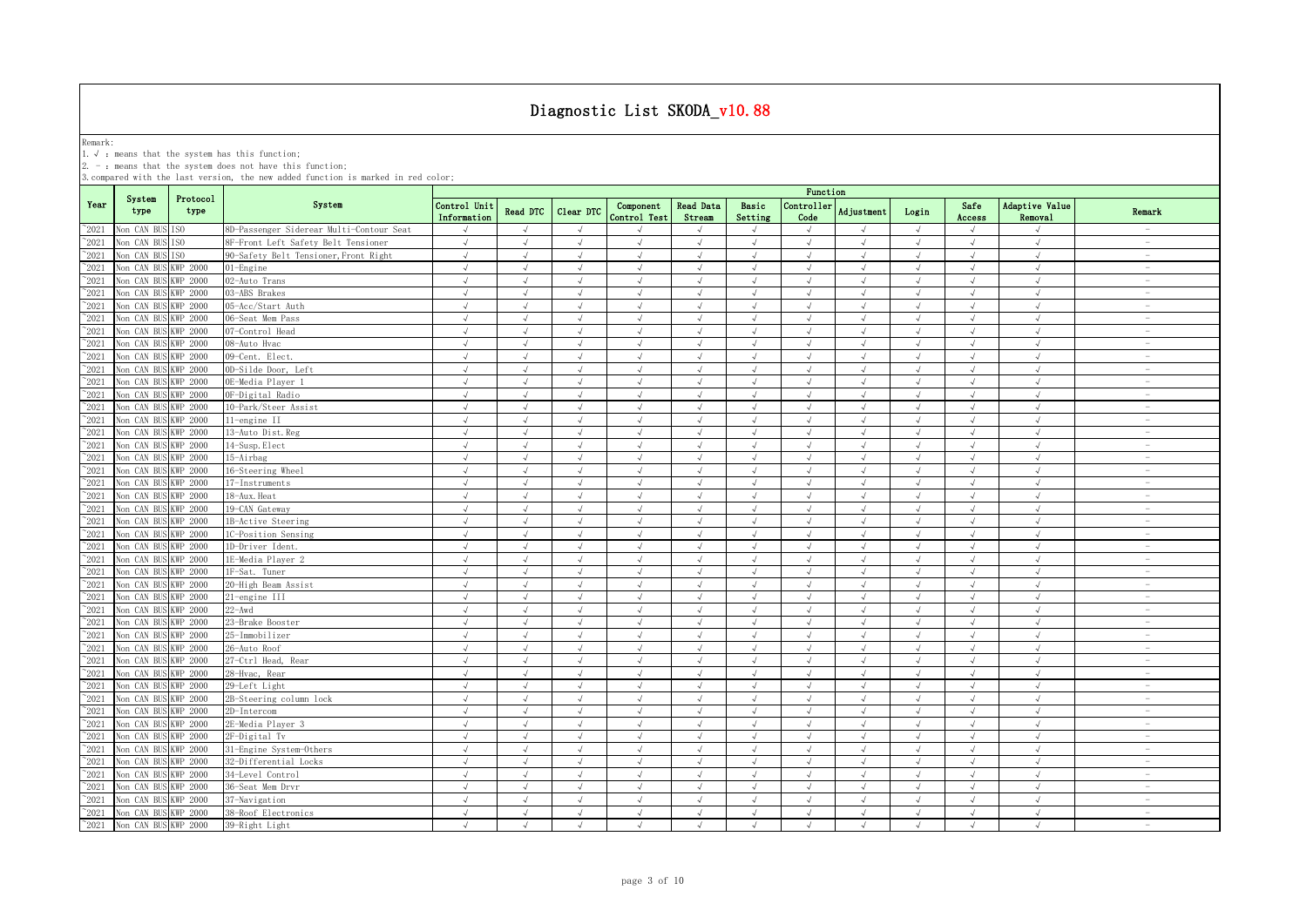Remark:<br>1.√ : means that the system has this function;<br>2. - : means that the system does not have this function;

|                |                      |                  |                                             |                             |               |                |                           |                            |                  | Function           |                |            |                |                           |                                 |
|----------------|----------------------|------------------|---------------------------------------------|-----------------------------|---------------|----------------|---------------------------|----------------------------|------------------|--------------------|----------------|------------|----------------|---------------------------|---------------------------------|
| Year           | System<br>type       | Protocol<br>type | System                                      | Control Unit<br>Information | Read DTC      | Clear DTC      | Component<br>Control Test | <b>Read Data</b><br>Stream | Basic<br>Setting | Controller<br>Code | Adjustment     | Login      | Safe<br>Access | Adaptive Value<br>Removal | Remark                          |
| $^{\sim}2021$  | Non CAN BUS KWP 2000 |                  | 3B-Sensor Electronic Equipment              | $\sqrt{}$                   | $\sqrt{ }$    | $\sqrt{ }$     |                           | $\sqrt{ }$                 | $\sqrt{ }$       | $\sqrt{ }$         | $\sqrt{ }$     | $\sqrt{}$  | $\sqrt{ }$     | J                         |                                 |
| $\degree$ 2021 | Non CAN BUS KWP 2000 |                  | 3C-Lane Change                              | $\sqrt{ }$                  | $\sqrt{ }$    | $\sqrt{ }$     | $\sqrt{ }$                | $\sqrt{ }$                 | $\sqrt{ }$       | $\sqrt{ }$         | $\sqrt{ }$     | $\sqrt{ }$ | $\sqrt{ }$     | $\sqrt{ }$                | $\sim$                          |
| $^{\sim}2021$  | Non CAN BUS          | KWP 2000         | 3D-Special Function                         | $\sqrt{ }$                  | $\mathcal{L}$ | $\sqrt{ }$     | $\mathcal{L}$             | $\sqrt{ }$                 | $\sqrt{ }$       | $\sqrt{ }$         | J              | $\sqrt{ }$ | $\sqrt{ }$     | $\sqrt{ }$                | $\overline{\phantom{a}}$        |
| $^{\sim}2021$  | Non CAN BUS          | KWP 2000         | 3E-Media Plaver 4                           | $\sqrt{ }$                  | $\sqrt{ }$    | $\sqrt{ }$     | $\sqrt{ }$                | $\sqrt{ }$                 | $\sqrt{ }$       | $\sqrt{ }$         | $\sqrt{ }$     | $\sqrt{ }$ | $\sqrt{ }$     | $\sqrt{ }$                | $\overline{\phantom{a}}$        |
| $^{\sim}$ 2021 | Non CAN BUS KWP 2000 |                  | 42-Door Elect, Driver                       | $\sqrt{ }$                  | $\sqrt{ }$    | $\sqrt{ }$     | $\sqrt{ }$                | $\sqrt{ }$                 | $\sqrt{ }$       | $\sqrt{ }$         | J              | $\sqrt{ }$ | $\sqrt{ }$     | $\sqrt{ }$                |                                 |
| $^{\sim}$ 2021 | Non CAN BUS KWP 2000 |                  | 44-Steering Assist                          | $\sqrt{ }$                  | $\sqrt{ }$    | $\sqrt{ }$     | $\sqrt{ }$                | $\sqrt{ }$                 | $\sqrt{ }$       | $\sqrt{ }$         | $\sqrt{ }$     | $\sqrt{ }$ | $\sqrt{ }$     | $\sqrt{ }$                |                                 |
| $^{\sim}$ 2021 | Non CAN BUS KWP 2000 |                  | 46-Central Conv                             | $\sqrt{ }$                  | $\sqrt{ }$    | $\mathcal{A}$  | $\sqrt{ }$                | $\sqrt{ }$                 | $\sqrt{ }$       | $\sqrt{ }$         | $\sqrt{ }$     | $\sqrt{ }$ | $\sqrt{ }$     | $\sqrt{ }$                | $\sim$                          |
| $^{\sim}2021$  | Non CAN BUS          | KWP 2000         | 47-Sound System                             | $\sqrt{ }$                  | $\sqrt{ }$    | $\sqrt{ }$     | $\sqrt{ }$                | $\sqrt{ }$                 | $\sqrt{ }$       | $\sqrt{ }$         | $\sqrt{ }$     | $\sqrt{ }$ | $\sqrt{ }$     | $\sqrt{ }$                | $\sim$                          |
| $^{\sim}$ 2021 | Non CAN BUS KWP 2000 |                  | 48-Seat, Rear, Ds                           | $\sqrt{ }$                  | $\sqrt{ }$    | $\sqrt{ }$     | $\sqrt{ }$                | $\sqrt{ }$                 | $\sqrt{ }$       | $\sqrt{ }$         | $\sqrt{ }$     | $\sqrt{ }$ | $\sqrt{ }$     | $\sqrt{ }$                | $\hspace{0.1mm}-\hspace{0.1mm}$ |
| $^{\sim}2021$  | Non CAN BUS KWP 2000 |                  | 4C-Tyre Pressure II                         | $\sqrt{ }$                  | $\sqrt{ }$    | $\sqrt{ }$     | $\sqrt{ }$                | $\sqrt{ }$                 | $\sqrt{ }$       | $\sqrt{ }$         | $\sqrt{ }$     | $\sqrt{ }$ | $\sqrt{ }$     | $\sqrt{ }$                | $\sim$                          |
| $^{\sim}$ 2021 | Non CAN BUS KWP 2000 |                  | 4E-Ctrl Head Rr                             | $\sqrt{ }$                  | $\sqrt{ }$    | $\sqrt{ }$     | $\sqrt{ }$                | $\sqrt{ }$                 | $\sqrt{ }$       | $\sqrt{ }$         | $\sqrt{ }$     | $\sqrt{ }$ | $\sqrt{ }$     | $\sqrt{ }$                | $\sim$                          |
| $^{\sim}$ 2021 | Non CAN BUS KWP 2000 |                  | 4F-Central Electronic Control System II     | $\sqrt{ }$                  | $\sqrt{ }$    | $\sqrt{ }$     | $\sqrt{ }$                | $\sqrt{ }$                 | $\sqrt{ }$       | $\sqrt{ }$         | $\sqrt{ }$     | $\sqrt{ }$ | $\sqrt{ }$     | $\sqrt{ }$                | $\sim$                          |
| $^{\sim}2021$  | Non CAN BUS KWP 2000 |                  | 51-Electric Driving                         | $\sqrt{ }$                  | $\sqrt{ }$    | $\sqrt{ }$     | $\sqrt{ }$                | $\sqrt{ }$                 | $\sqrt{ }$       | $\sqrt{ }$         | $\sqrt{ }$     | $\sqrt{ }$ | $\sqrt{ }$     | $\sqrt{ }$                | $\sim$                          |
| $\degree$ 2021 | Non CAN BUS KWP 2000 |                  | 52-Door Elect, Pass                         | $\sqrt{ }$                  | $\sqrt{ }$    | $\sqrt{ }$     | $\sqrt{ }$                | $\sqrt{ }$                 | $\sqrt{ }$       | $\sqrt{ }$         | $\sqrt{ }$     | $\sqrt{ }$ | $\sqrt{ }$     | $\sqrt{ }$                | $\overline{\phantom{a}}$        |
| $^{\sim}$ 2021 | Non CAN BUS KWP 2000 |                  | 53-Parking Brake                            | $\sqrt{ }$                  | $\sqrt{ }$    | $\sqrt{ }$     | $\sqrt{ }$                | $\sqrt{ }$                 | $\sqrt{ }$       | $\sqrt{ }$         | $\sqrt{ }$     | $\sqrt{ }$ | $\sqrt{ }$     | $\sqrt{ }$                | $\sim$                          |
| $^{\sim}$ 2021 | Non CAN BUS KWP 2000 |                  | 55-Xenon Range                              | $\sqrt{ }$                  | $\sqrt{ }$    | $\sqrt{ }$     | $\sqrt{ }$                | $\sqrt{ }$                 | $\sqrt{ }$       | $\sqrt{ }$         | $\sqrt{ }$     | $\sqrt{ }$ | $\sqrt{ }$     | $\sqrt{ }$                | $\sim$                          |
| $\degree$ 2021 | Non CAN BUS KWP 2000 |                  | 56-Radio                                    | $\sqrt{ }$                  | $\sqrt{ }$    | $\sqrt{ }$     | $\sqrt{ }$                | $\sqrt{ }$                 | $\sqrt{ }$       | $\sqrt{ }$         | $\sqrt{ }$     | $\sqrt{ }$ | $\sqrt{}$      | $\sqrt{ }$                | $\sim$                          |
| $^{\sim}2021$  | Non CAN BUS KWP 2000 |                  | 57-Tv Tuner                                 | $\sqrt{ }$                  | $\sqrt{ }$    | $\sqrt{ }$     | $\sqrt{ }$                | $\sqrt{ }$                 | $\sqrt{ }$       | $\sqrt{ }$         | $\sqrt{ }$     | $\sqrt{ }$ | $\sqrt{ }$     | $\sqrt{}$                 | $\sim$                          |
| $^{\sim}$ 2021 | Non CAN BUS KWP 2000 |                  | 59-Tow Protection                           | $\sqrt{ }$                  | $\sqrt{ }$    | $\sqrt{ }$     | $\sqrt{ }$                | $\sqrt{ }$                 | $\sqrt{ }$       | $\sqrt{ }$         | $\sqrt{ }$     | $\sqrt{ }$ | $\sqrt{ }$     | $\sqrt{ }$                | $\hspace{0.1mm}-\hspace{0.1mm}$ |
| $^{\sim}2021$  | Non CAN BUS KWP 2000 |                  | 5B-Passenger Side Rear Seat Adjustment      | $\sqrt{ }$                  | $\mathcal{L}$ | $\sqrt{ }$     | $\mathcal{L}$             | $\sqrt{ }$                 | $\sqrt{ }$       | $\sqrt{ }$         | $\overline{u}$ | $\sqrt{ }$ | $\sqrt{ }$     | $\sqrt{ }$                | $\overline{\phantom{a}}$        |
| $^{\sim}2021$  | Non CAN BUS KWP 2000 |                  | 5C-Lane Maintain                            | $\sqrt{ }$                  | $\sqrt{ }$    | $\sqrt{2}$     | $\sqrt{ }$                | $\sqrt{ }$                 | $\sqrt{ }$       | $\sqrt{ }$         | $\sqrt{ }$     | $\sqrt{ }$ | $\sqrt{ }$     | $\sqrt{2}$                | $\sim$                          |
| $^{\circ}2021$ | Non CAN BUS KWP 2000 |                  | 5D-Operations                               | $\sqrt{ }$                  | $\sqrt{ }$    | $\overline{u}$ | $\sqrt{ }$                | $\sqrt{ }$                 | $\mathcal{N}$    | $\cdot$            |                | $\sqrt{ }$ | $\sqrt{ }$     | $\sqrt{ }$                | $\sim$                          |
| $^{\sim}$ 2021 | Non CAN BUS KWP 2000 |                  | 5E-Ctrl Head Lr                             | $\sqrt{ }$                  | $\sqrt{ }$    |                | $\sqrt{ }$                | $\sqrt{ }$                 | $\sqrt{ }$       |                    |                |            |                | $\sqrt{ }$                | $\overline{\phantom{a}}$        |
| $^{\sim}$ 2021 | Non CAN BUS KWP 2000 |                  | 5F-Information Electr.                      | $\sqrt{ }$                  | $\sqrt{ }$    | $\sqrt{ }$     | $\sqrt{ }$                | $\sqrt{ }$                 | $\sqrt{ }$       | $\sqrt{ }$         | $\sqrt{ }$     | $\sqrt{ }$ | $\sqrt{ }$     | $\sqrt{ }$                | $\sim$                          |
| $^{\sim}$ 2021 | Non CAN BUS KWP 2000 |                  | 61-Battery Regul.                           | $\sqrt{ }$                  | $\sqrt{ }$    | $\sqrt{ }$     | $\sqrt{ }$                | $\sqrt{ }$                 | $\sqrt{ }$       | $\sqrt{ }$         | $\sqrt{ }$     | $\sqrt{ }$ | $\sqrt{ }$     | $\sqrt{ }$                | $\sim$                          |
| $^{\sim}$ 2021 | Non CAN BUS KWP 2000 |                  | 62-Door Elect, Left                         | $\sqrt{ }$                  | $\sqrt{ }$    | $\sqrt{ }$     | $\sqrt{ }$                | $\sqrt{ }$                 | $\sqrt{ }$       | $\sqrt{ }$         | $\sqrt{ }$     | $\sqrt{ }$ | $\sqrt{ }$     | $\sqrt{ }$                | $\sim$                          |
| $^{\sim}$ 2021 | Non CAN BUS KWP 2000 |                  | 63-Entry Assist, D                          | $\sqrt{ }$                  | $\sqrt{ }$    | $\sqrt{ }$     | $\sqrt{ }$                | $\sqrt{ }$                 | $\sqrt{ }$       | $\sqrt{ }$         | $\sqrt{ }$     | $\sqrt{ }$ | $\sqrt{ }$     | $\sqrt{ }$                | $\sim$                          |
| $^{\sim}$ 2021 | Non CAN BUS KWP 2000 |                  | 65-Tire Pressure                            | $\sqrt{ }$                  | $\sqrt{ }$    | $\sqrt{ }$     | $\sqrt{ }$                | $\sqrt{ }$                 | $\sqrt{ }$       | $\sqrt{ }$         | $\sqrt{ }$     | $\sqrt{ }$ | $\sqrt{ }$     | $\sqrt{ }$                | $\sim$                          |
| $^{\sim}$ 2021 | Non CAN BUS KWP 2000 |                  | 66-Seat, Rear Ps                            | $\sqrt{ }$                  | $\sqrt{ }$    | $\sqrt{ }$     | $\sqrt{ }$                | $\sqrt{ }$                 | $\sqrt{ }$       | $\sqrt{ }$         | $\sqrt{ }$     | $\sqrt{ }$ | $\sqrt{ }$     | $\sqrt{ }$                | $\sim$                          |
| $^{\sim}$ 2021 | Non CAN BUS KWP 2000 |                  | 67-Voice Control                            | $\sqrt{ }$                  | $\sqrt{ }$    | $\sqrt{ }$     | $\sqrt{ }$                | $\sqrt{ }$                 | $\sqrt{ }$       | $\sqrt{ }$         | $\sqrt{ }$     | $\sqrt{ }$ | $\sqrt{ }$     | $\sqrt{ }$                | $\sim$                          |
| $\degree$ 2021 | Non CAN BUS KWP 2000 |                  | 68-Wiper Electr.                            | $\sqrt{ }$                  | $\sqrt{ }$    | $\sqrt{ }$     | $\sqrt{ }$                | $\sqrt{ }$                 | $\sqrt{ }$       | $\sqrt{ }$         | $\sqrt{ }$     | $\sqrt{ }$ | $\sqrt{ }$     | $\sqrt{ }$                | $\overline{\phantom{a}}$        |
| $^{\sim}$ 2021 | Non CAN BUS KWP 2000 |                  | 69-Trailer                                  | $\sqrt{ }$                  | $\sqrt{ }$    | $\sqrt{ }$     | $\sqrt{ }$                | $\sqrt{ }$                 | $\sqrt{ }$       | $\sqrt{ }$         | $\sqrt{ }$     | $\sqrt{ }$ | $\sqrt{ }$     | $\sqrt{ }$                | $\sim$                          |
| $^{\sim}$ 2021 | Non CAN BUS KWP 2000 |                  | 6C-Back-Up Cam.                             | $\sqrt{ }$                  | $\sqrt{ }$    | $\sqrt{ }$     | $\sqrt{ }$                | $\sqrt{ }$                 | $\sqrt{ }$       | $\sqrt{ }$         | $\sqrt{ }$     | $\sqrt{ }$ | $\sqrt{ }$     | $\sqrt{ }$                | $\overline{\phantom{a}}$        |
| $^{\sim}$ 2021 | Von CAN BUS KWP 2000 |                  | 6D-Trunk Elect.                             | $\sqrt{ }$                  | $\sqrt{ }$    | $\sqrt{ }$     | $\sqrt{ }$                | $\sqrt{ }$                 | $\sqrt{ }$       | $\sqrt{ }$         | $\sqrt{ }$     | $\sqrt{ }$ | $\sqrt{ }$     | $\sqrt{ }$                | $\sim$                          |
| $\degree$ 2021 | Non CAN BUS KWP 2000 |                  | 6E-Ctrl Head Roof                           | $\sqrt{ }$                  | $\sqrt{ }$    | $\sqrt{ }$     | $\sqrt{ }$                | $\sqrt{ }$                 | $\sqrt{ }$       | $\sqrt{ }$         | $\sqrt{ }$     | $\sqrt{ }$ | $\sqrt{ }$     | $\sqrt{ }$                | $\sim$                          |
| $^{\sim}2021$  | Non CAN BUS KWP 2000 |                  | 6F-Central Electronic Control System II     | $\sqrt{ }$                  | $\sqrt{ }$    | $\sqrt{ }$     | $\sqrt{ }$                | $\sqrt{ }$                 | $\sqrt{ }$       | $\sqrt{ }$         | $\sqrt{ }$     | $\sqrt{ }$ | $\sqrt{ }$     | $\sqrt{ }$                | $\sim$                          |
| $^{\sim}2021$  | Non CAN BUS KWP 2000 |                  | 71-Battery Charger                          | $\sqrt{ }$                  | $\sqrt{ }$    | $\sqrt{ }$     | $\sqrt{ }$                | $\sqrt{ }$                 | $\sqrt{ }$       | $\sqrt{ }$         | $\sqrt{ }$     | $\sqrt{ }$ | $\sqrt{ }$     | $\sqrt{ }$                | $\sim$                          |
| $\degree$ 2021 | Non CAN BUS KWP 2000 |                  | 72-Door Elect, Right                        | $\sqrt{2}$                  | $\sqrt{ }$    | $\sqrt{2}$     | $\sqrt{ }$                | $\sqrt{ }$                 | $\sqrt{ }$       | $\sqrt{ }$         | $\sqrt{ }$     | $\sqrt{ }$ | $\sqrt{ }$     | $\sqrt{2}$                | $\sim$                          |
| $^{\circ}2021$ | Non CAN BUS KWP 2000 |                  | 73-Entry Assist, P                          | $\sqrt{ }$                  | $\sqrt{ }$    | $\sqrt{ }$     | $\sqrt{ }$                | $\sqrt{}$                  | $\sqrt{ }$       | $\sqrt{ }$         | $\sqrt{ }$     | $\sqrt{ }$ | $\sqrt{ }$     | $\sqrt{ }$                | $\sim$                          |
| $^{\sim}$ 2021 | Non CAN BUS I        | KWP 2000         | 74-Chassis Control                          | $\sqrt{ }$                  | $\sqrt{ }$    | $\sqrt{ }$     | $\sqrt{ }$                | $\sqrt{ }$                 | $\sqrt{ }$       | $\sqrt{ }$         |                | $\sqrt{ }$ | $\sqrt{ }$     | $\sqrt{ }$                | $\overline{\phantom{m}}$        |
| $^{\sim}$ 2021 | Non CAN BUS KWP 2000 |                  | 75-Telematics                               | $\sqrt{ }$                  | $\sqrt{ }$    | $\sqrt{ }$     | $\sqrt{ }$                | $\sqrt{ }$                 | $\sqrt{ }$       | $\mathcal{A}$      | J              | $\sqrt{ }$ | $\sqrt{ }$     | $\sqrt{ }$                | $\overline{\phantom{a}}$        |
| $^{\sim}2021$  | Non CAN BUS KWP 2000 |                  | 76-Park Assist                              | $\sqrt{ }$                  | $\sqrt{ }$    | $\sqrt{ }$     | $\sqrt{ }$                | $\sqrt{ }$                 | $\sqrt{ }$       | $\sqrt{ }$         | $\sqrt{ }$     | $\sqrt{ }$ | $\sqrt{ }$     | $\sqrt{ }$                | $\overline{\phantom{0}}$        |
| $^{\sim}$ 2021 | Non CAN BUS KWP 2000 |                  | 77-Telephone                                | $\sqrt{ }$                  | $\sqrt{ }$    | $\sqrt{ }$     | $\sqrt{ }$                | $\sqrt{ }$                 | $\sqrt{ }$       | $\sqrt{ }$         | $\sqrt{ }$     | $\sqrt{ }$ | $\sqrt{ }$     | $\sqrt{ }$                | $\sim$                          |
| $^{\sim}2021$  | Non CAN BUS KWP 2000 |                  | 78-Silde Door, Right                        | $\sqrt{ }$                  | $\sqrt{ }$    | $\sqrt{ }$     | $\sqrt{ }$                | $\sqrt{ }$                 | $\sqrt{ }$       | $\sqrt{ }$         | $\sqrt{ }$     | $\sqrt{ }$ | $\sqrt{ }$     | $\sqrt{ }$                | $\overline{\phantom{a}}$        |
| $^{\sim}$ 2021 | Non CAN BUS KWP 2000 |                  | 7D-Aux Heat                                 | $\sqrt{ }$                  | $\sqrt{ }$    | $\sqrt{ }$     | $\sqrt{ }$                | $\sqrt{ }$                 | $\sqrt{ }$       | $\sqrt{ }$         | $\sqrt{ }$     | $\sqrt{ }$ | $\sqrt{ }$     | $\sqrt{ }$                | $\hspace{0.1mm}-\hspace{0.1mm}$ |
| $^{\sim}2021$  | Non CAN BUS KWP 2000 |                  | 7E-Ctrl Head Dash                           | $\sqrt{ }$                  | $\sqrt{ }$    | $\sqrt{ }$     | $\sqrt{ }$                | $\sqrt{ }$                 | $\sqrt{ }$       | $\sqrt{ }$         | $\sqrt{ }$     | $\sqrt{ }$ | $\sqrt{ }$     | $\sqrt{ }$                | $\sim$                          |
| $^{\sim}$ 2021 | Non CAN BUS KWP 2000 |                  | 7F-Information Electronic Control System II | $\sqrt{ }$                  | $\sqrt{ }$    | $\sqrt{ }$     | $\sqrt{ }$                | $\sqrt{ }$                 | $\sqrt{ }$       | $\sqrt{ }$         | $\sqrt{ }$     | $\sqrt{ }$ | $\sqrt{ }$     | $\sqrt{ }$                | $\sim$                          |
| $^{\sim}$ 2021 | Non CAN BUS KWP 2000 |                  | 81-Selector Lever                           | $\sqrt{ }$                  | $\sqrt{ }$    | $\sqrt{ }$     | $\mathcal{L}$             | $\sqrt{ }$                 | $\sqrt{ }$       | $\sqrt{ }$         | $\sqrt{ }$     | $\sqrt{ }$ | $\sqrt{ }$     | $\sqrt{ }$                | $\sim$                          |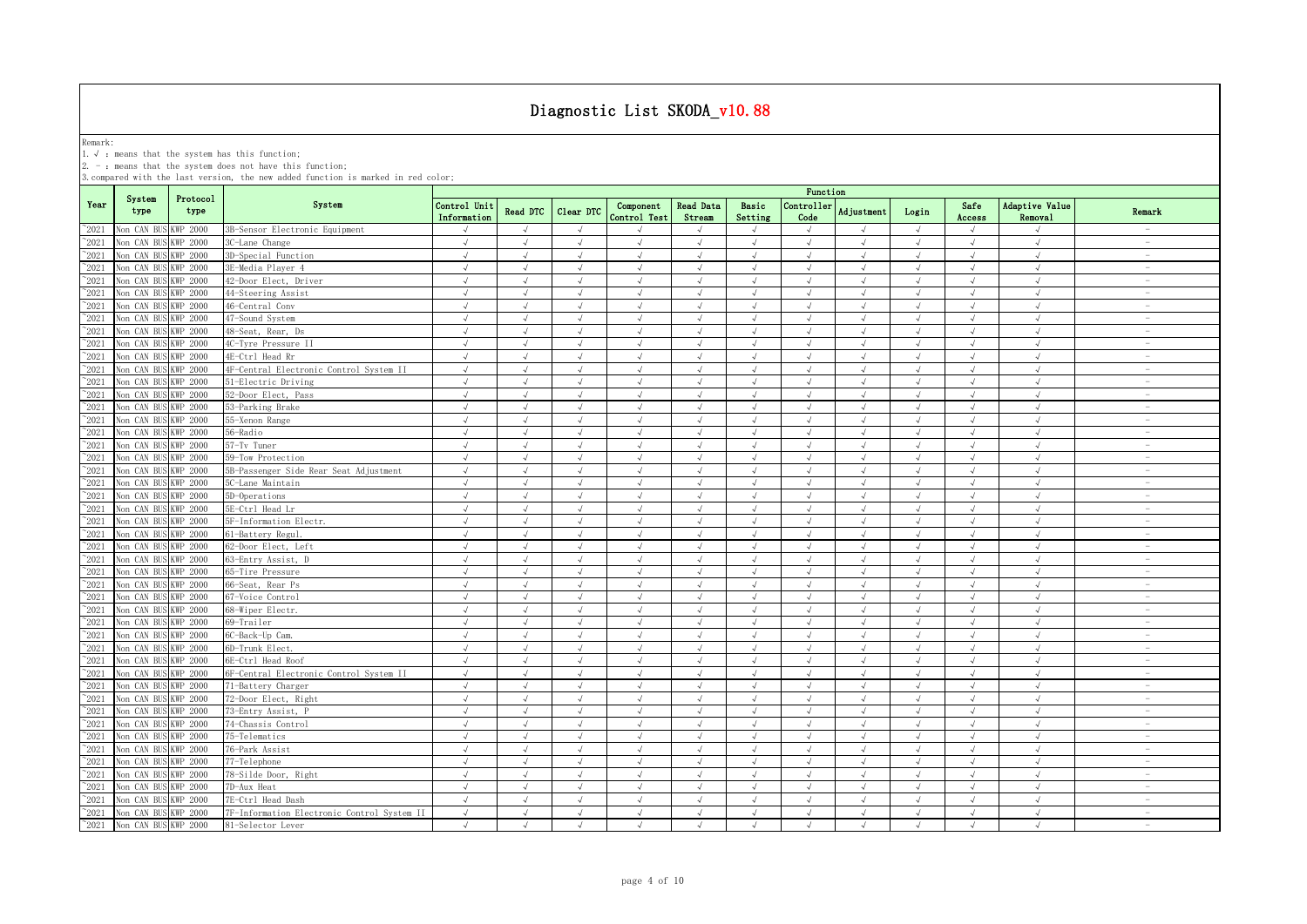Remark:<br>1.√ : means that the system has this function;<br>2. - : means that the system does not have this function;

|                |                |                  |                                          |                             |                |            |                           |                            |                  | Function           |                |            |                |                           |                                 |
|----------------|----------------|------------------|------------------------------------------|-----------------------------|----------------|------------|---------------------------|----------------------------|------------------|--------------------|----------------|------------|----------------|---------------------------|---------------------------------|
| Year           | System<br>type | Protocol<br>type | System                                   | Control Unit<br>Information | Read DTC       | Clear DTC  | Component<br>Control Test | <b>Read Data</b><br>Stream | Basic<br>Setting | Controller<br>Code | Adjustment     | Login      | Safe<br>Access | Adaptive Value<br>Removal | Remark                          |
| $^{\sim}2021$  | Non CAN BUS    | <b>KWP 2000</b>  | 88-Driver Side Multi-Contour Seat        | $\sqrt{}$                   | $\sqrt{ }$     | $\sqrt{ }$ |                           | $\sqrt{}$                  | $\sqrt{ }$       | $\sqrt{ }$         | $\sqrt{ }$     | $\sqrt{}$  | $\sqrt{ }$     | $\sqrt{ }$                | <b>Service</b>                  |
| 2021           | Non CAN BUS    | WP 2000          | 89-Passenger Sidemulti-Contour Seat      | $\sqrt{ }$                  | $\sqrt{ }$     | $\sqrt{ }$ | $\sqrt{ }$                | $\sqrt{ }$                 | $\sqrt{ }$       | $\sqrt{ }$         | $\sqrt{ }$     | $\sqrt{ }$ | $\sqrt{ }$     | $\sqrt{ }$                | $\hspace{0.1mm}-\hspace{0.1mm}$ |
| 2021           | Non CAN BUS    | <b>KWP 2000</b>  | 8A-Driver Side Rear Multi-Contour Seat   | $\sqrt{ }$                  | $\overline{ }$ | $\sqrt{ }$ | $\mathcal{L}$             | $\sqrt{ }$                 | $\sqrt{ }$       | $\sqrt{ }$         | $\sqrt{ }$     | $\sqrt{ }$ | $\sqrt{ }$     | $\sqrt{ }$                | $\hspace{0.1mm}-\hspace{0.1mm}$ |
| 2021           | Non CAN BUS    | <b>KWP 2000</b>  | 8D-Passenger Siderear Multi-Contour Seat | $\sqrt{ }$                  | $\sqrt{ }$     | $\sqrt{ }$ | $\sqrt{ }$                | $\sqrt{ }$                 | $\sqrt{ }$       | $\sqrt{ }$         | $\sqrt{ }$     | $\sqrt{ }$ | $\sqrt{ }$     | $\sqrt{ }$                | $\overline{\phantom{a}}$        |
| 2021           | Non CAN BUS    | <b>KWP 2000</b>  | 8F-Front Left Safety Belt Tensioner      | $\sqrt{ }$                  |                |            | $\sqrt{ }$                | $\sqrt{ }$                 | $\mathcal{A}$    |                    | $\overline{v}$ | $\sqrt{ }$ | $\sqrt{ }$     | $\sqrt{ }$                | $\overline{\phantom{a}}$        |
| $^{\sim}2021$  | Non CAN BUS    | <b>KWP 2000</b>  | 90-Safety Belt Tensioner, Front Right    | $\sqrt{ }$                  | $\sqrt{ }$     | $\sqrt{ }$ | $\sqrt{ }$                | $\sqrt{ }$                 | $\sqrt{ }$       | $\sqrt{ }$         | $\sqrt{ }$     | $\sqrt{ }$ | $\sqrt{ }$     | $\sqrt{ }$                | $\overline{\phantom{a}}$        |
| $^{\sim}2021$  | CAN BUS        | TР               | 01-Engine                                | $\sqrt{ }$                  | $\sqrt{ }$     | $\sqrt{ }$ | $\sqrt{ }$                | $\sqrt{ }$                 | $\sqrt{ }$       | $\sqrt{ }$         | $\sqrt{ }$     | $\sqrt{ }$ | $\sqrt{ }$     | $\sqrt{ }$                | $\sim$                          |
| $^{\sim}$ 2021 | CAN BUS        | TP               | 02-Auto Trans                            | $\sqrt{ }$                  | $\sqrt{ }$     | $\sqrt{ }$ | $\sqrt{ }$                | $\sqrt{ }$                 | $\sqrt{ }$       | $\sqrt{ }$         | $\sqrt{ }$     | $\sqrt{ }$ | $\sqrt{ }$     | $\sqrt{ }$                | $\overline{\phantom{a}}$        |
| $^{\sim}$ 2021 | CAN BUS        | TP               | 03-ABS Brakes                            | $\sqrt{ }$                  | $\sqrt{ }$     | $\sqrt{ }$ | $\sqrt{ }$                | $\sqrt{ }$                 | $\sqrt{ }$       | $\sqrt{ }$         | $\sqrt{ }$     | $\sqrt{ }$ | $\sqrt{ }$     | $\sqrt{ }$                | $\sim$                          |
| $^{\sim}$ 2021 | CAN BUS        | TP               | 05-Acc/Start Auth                        | $\sqrt{ }$                  | $\sqrt{ }$     | $\sqrt{ }$ | $\sqrt{ }$                | $\sqrt{ }$                 | $\sqrt{ }$       | $\sqrt{ }$         | $\sqrt{ }$     | $\sqrt{ }$ | $\sqrt{ }$     | $\sqrt{ }$                | $\hspace{0.1mm}-\hspace{0.1mm}$ |
| $^{\sim}$ 2021 | AN BUS         | TP               | 06-Seat Mem Pass                         | $\sqrt{ }$                  | $\sqrt{ }$     | $\sqrt{ }$ | $\sqrt{ }$                | $\sqrt{ }$                 | $\sqrt{ }$       | $\sqrt{ }$         | $\sqrt{ }$     | $\sqrt{ }$ | $\sqrt{ }$     | $\sqrt{ }$                | $\overline{\phantom{a}}$        |
| $^{\sim}$ 2021 | CAN BUS        | TP               | 07-Control Head                          | $\sqrt{ }$                  | $\sqrt{ }$     | $\sqrt{ }$ | $\sqrt{ }$                | $\sqrt{ }$                 | $\sqrt{ }$       | $\sqrt{ }$         | $\sqrt{ }$     | $\sqrt{ }$ | $\sqrt{ }$     | $\sqrt{ }$                | $\overline{\phantom{a}}$        |
| $\degree$ 2021 | CAN BUS        | TP               | 08-Auto Hvac                             | $\sqrt{ }$                  | $\sqrt{ }$     | $\sqrt{ }$ | $\sqrt{ }$                | $\sqrt{ }$                 | $\sqrt{ }$       | $\sqrt{ }$         | $\sqrt{ }$     | $\sqrt{ }$ | $\sqrt{ }$     | $\sqrt{ }$                | $\sim$                          |
| $^{\sim}2021$  | CAN BUS        | TP               | 09-Cent. Elect.                          | $\sqrt{ }$                  | $\sqrt{ }$     | $\sqrt{ }$ | $\sqrt{ }$                | $\sqrt{ }$                 | $\sqrt{ }$       | $\sqrt{ }$         | $\sqrt{ }$     | $\sqrt{ }$ | $\sqrt{ }$     | $\sqrt{ }$                | $\sim$                          |
| $\degree$ 2021 | CAN BUS        | TP               | 0D-Silde Door, Left                      | $\sqrt{ }$                  | $\sqrt{ }$     | $\sqrt{ }$ | $\sqrt{ }$                | $\sqrt{ }$                 | $\sqrt{ }$       | $\sqrt{ }$         | $\sqrt{ }$     | $\sqrt{ }$ | $\sqrt{ }$     | $\sqrt{ }$                | $\overline{\phantom{a}}$        |
| $^{\sim}2021$  | CAN BUS        | TP               | OE-Media Player 1                        | $\sqrt{ }$                  | $\sqrt{ }$     | $\sqrt{ }$ | $\sqrt{ }$                | $\sqrt{ }$                 | $\sqrt{ }$       | $\sqrt{ }$         | $\sqrt{ }$     | $\sqrt{ }$ | $\sqrt{ }$     | $\sqrt{ }$                | $\overline{\phantom{a}}$        |
| $\degree$ 2021 | CAN BUS        | TP               | OF-Digital Radio                         | $\sqrt{ }$                  | $\sqrt{ }$     | $\sqrt{ }$ | $\sqrt{ }$                | $\sqrt{ }$                 | $\sqrt{ }$       | $\sqrt{ }$         | $\sqrt{ }$     | $\sqrt{ }$ | $\sqrt{ }$     | $\sqrt{ }$                | $\overline{\phantom{a}}$        |
| $^{\sim}2021$  | CAN BUS        | TP               | 10-Park/Steer Assist                     | $\sqrt{}$                   | $\sqrt{ }$     | $\sqrt{ }$ | $\sqrt{ }$                | $\sqrt{}$                  | $\sqrt{ }$       | $\sqrt{ }$         | $\sqrt{ }$     | $\sqrt{}$  | $\sqrt{ }$     | $\sqrt{ }$                | $\hspace{0.1mm}-\hspace{0.1mm}$ |
| $\degree$ 2021 | CAN BUS        | ТP               | 11-engine II                             | $\sqrt{ }$                  | $\sqrt{ }$     | $\sqrt{ }$ | $\sqrt{ }$                | $\sqrt{ }$                 | $\sqrt{ }$       | $\sqrt{ }$         | $\sqrt{ }$     | $\sqrt{ }$ | $\sqrt{ }$     | $\sqrt{2}$                | $\hspace{0.1mm}-\hspace{0.1mm}$ |
| 2021           | AN BUS         |                  | 13-Auto Dist. Reg                        | $\sqrt{ }$                  | $\sqrt{ }$     | $\sqrt{ }$ | $\mathcal{L}$             | $\sqrt{ }$                 | $\sqrt{ }$       | $\sqrt{ }$         | J              | $\sqrt{ }$ | $\sqrt{ }$     | $\sqrt{ }$                | $\sim$                          |
| 2021           | CAN BUS        |                  | 14-Susp. Elect                           | $\sqrt{2}$                  | $\sqrt{ }$     | $\sqrt{ }$ | $\sqrt{ }$                | $\sqrt{ }$                 | $\sqrt{ }$       | $\sqrt{ }$         | $\sqrt{ }$     | $\sqrt{ }$ | $\sqrt{ }$     | $\sqrt{ }$                | $\sim$                          |
| 2021           | CAN BUS        |                  | 15-Airbag                                | $\sqrt{ }$                  | $\overline{ }$ | $\sqrt{ }$ | $\sqrt{ }$                | $\sqrt{ }$                 | $\sqrt{ }$       | $\sqrt{ }$         | $\sqrt{ }$     | $\sqrt{ }$ | $\sqrt{ }$     | $\sqrt{ }$                | $\overline{\phantom{a}}$        |
| $^{\sim}2021$  | CAN BUS        |                  | 16-Steering Wheel                        | $\sqrt{ }$                  | $\sqrt{ }$     | $\sqrt{ }$ | $\sqrt{ }$                | $\sqrt{ }$                 | $\mathcal{A}$    | $\sqrt{ }$         | J              | $\sqrt{ }$ | $\sqrt{ }$     | $\sqrt{ }$                |                                 |
| $\degree$ 2021 | CAN BUS        |                  | 17-Instruments                           | $\sqrt{ }$                  | $\sqrt{ }$     | $\sqrt{ }$ | $\sqrt{ }$                | $\sqrt{ }$                 | $\sqrt{ }$       | $\mathcal{A}$      | $\sqrt{ }$     | $\sqrt{ }$ | $\sqrt{ }$     | $\sqrt{ }$                | A6L Meter Test                  |
| $^{\sim}$ 2021 | CAN BUS        | TP               | 18-Aux. Heat                             | $\sqrt{ }$                  | $\sqrt{ }$     | $\sqrt{ }$ | $\sqrt{ }$                | $\sqrt{ }$                 | $\sqrt{ }$       | $\sqrt{ }$         | $\sqrt{ }$     | $\sqrt{ }$ | $\sqrt{ }$     | $\sqrt{ }$                |                                 |
| $\degree$ 2021 | CAN BUS        | TP               | 19-CAN Gateway                           | $\sqrt{ }$                  | $\sqrt{ }$     | $\sqrt{ }$ | $\sqrt{ }$                | $\sqrt{ }$                 | $\sqrt{ }$       | $\sqrt{ }$         | $\sqrt{ }$     | $\sqrt{ }$ | $\sqrt{ }$     | $\sqrt{ }$                | $\sim$                          |
| $^{\sim}$ 2021 | CAN BUS        | TP               | 1B-Active Steering                       | $\sqrt{ }$                  | $\sqrt{ }$     | $\sqrt{ }$ | $\sqrt{ }$                | $\sqrt{ }$                 | $\sqrt{ }$       | $\sqrt{ }$         | $\sqrt{ }$     | $\sqrt{ }$ | $\sqrt{ }$     | $\sqrt{ }$                | $\sim$                          |
| $^{\sim}$ 2021 | CAN BUS        | TP               | 1C-Position Sensing                      | $\sqrt{ }$                  | $\sqrt{ }$     | $\sqrt{ }$ | $\sqrt{ }$                | $\sqrt{ }$                 | $\sqrt{ }$       | $\sqrt{ }$         | $\sqrt{ }$     | $\sqrt{ }$ | $\sqrt{ }$     | $\sqrt{ }$                | $\overline{\phantom{a}}$        |
| $^{\sim}$ 2021 | CAN BUS        | TP               | 1D-Driver Ident.                         | $\sqrt{ }$                  | $\sqrt{ }$     | $\sqrt{ }$ | $\sqrt{ }$                | $\sqrt{ }$                 | $\sqrt{ }$       | $\sqrt{ }$         | $\sqrt{ }$     | $\sqrt{ }$ | $\sqrt{ }$     | $\sqrt{ }$                | $\overline{\phantom{a}}$        |
| $\degree$ 2021 | CAN BUS        | TP               | 1E-Media Player 2                        | $\sqrt{ }$                  | $\sqrt{ }$     | $\sqrt{ }$ | $\sqrt{ }$                | $\sqrt{ }$                 | $\sqrt{ }$       | $\sqrt{ }$         | $\sqrt{ }$     | $\sqrt{ }$ | $\sqrt{ }$     | $\prec$                   | $\overline{\phantom{a}}$        |
| $\degree$ 2021 | CAN BUS        | TP               | 1F-Sat. Tuner                            | $\sqrt{ }$                  | $\sqrt{ }$     | $\sqrt{ }$ | $\sqrt{ }$                | $\sqrt{ }$                 | $\sqrt{ }$       | $\sqrt{ }$         | $\sqrt{ }$     | $\sqrt{ }$ | $\sqrt{ }$     | $\sqrt{ }$                | $\sim$                          |
| $\degree$ 2021 | CAN BUS        | TP               | 20-High Beam Assist                      | $\sqrt{ }$                  | $\sqrt{ }$     | $\sqrt{ }$ | $\sqrt{ }$                | $\sqrt{ }$                 | $\sqrt{ }$       | $\sqrt{ }$         | $\sqrt{ }$     | $\sqrt{ }$ | $\sqrt{ }$     | $\sqrt{ }$                | $\overline{\phantom{a}}$        |
| $^{\sim}$ 2021 | CAN BUS        | TP               | 21-engine III                            | $\sqrt{ }$                  | $\sqrt{ }$     | $\sqrt{ }$ | $\sqrt{ }$                | $\sqrt{ }$                 | $\sqrt{ }$       | $\sqrt{ }$         | $\sqrt{ }$     | $\sqrt{ }$ | $\sqrt{ }$     | $\sqrt{ }$                | $\sim$                          |
| $^{\sim}2021$  | CAN BUS        | TP               | $22 - Awd$                               | $\sqrt{ }$                  | $\sqrt{ }$     | $\sqrt{ }$ | $\sqrt{ }$                | $\sqrt{ }$                 | $\sqrt{ }$       | $\sqrt{ }$         | $\sqrt{ }$     | $\sqrt{ }$ | $\sqrt{ }$     | $\sqrt{ }$                | $\overline{\phantom{a}}$        |
| $^{\sim}2021$  | CAN BUS        | TP               | 23-Brake Booster                         | $\sqrt{ }$                  | $\sqrt{ }$     | $\sqrt{ }$ | $\sqrt{ }$                | $\sqrt{ }$                 | $\sqrt{ }$       | $\sqrt{ }$         | $\sqrt{ }$     | $\sqrt{ }$ | $\sqrt{ }$     | $\sqrt{ }$                | $\sim$                          |
| $\degree$ 2021 | CAN BUS        | TP               | 25-Immobilizer                           | $\sqrt{ }$                  | $\sqrt{ }$     | $\sqrt{ }$ | $\sqrt{ }$                | $\sqrt{ }$                 | $\sqrt{ }$       | $\sqrt{ }$         | $\sqrt{ }$     | $\sqrt{ }$ | $\sqrt{ }$     | $\sqrt{ }$                | $\hspace{0.1mm}-\hspace{0.1mm}$ |
| $\degree$ 2021 | CAN BUS        | TP               | 26-Auto Roof                             | $\sqrt{ }$                  | $\sqrt{ }$     | $\sqrt{ }$ | $\sqrt{ }$                | $\sqrt{ }$                 | $\sqrt{ }$       | $\sqrt{ }$         | $\sqrt{ }$     | $\sqrt{ }$ | $\sqrt{ }$     | $\sqrt{ }$                | $\overline{\phantom{a}}$        |
| $\degree$ 2021 | CAN BUS        |                  | 27-Ctrl Head, Rear                       | $\sqrt{ }$                  | $\sqrt{ }$     | $\sqrt{ }$ | $\sqrt{ }$                | $\sqrt{ }$                 | $\sqrt{ }$       | $\sqrt{ }$         | $\sqrt{ }$     | $\sqrt{ }$ | $\sqrt{ }$     | $\sqrt{ }$                | $\overline{\phantom{a}}$        |
| 2021           | CAN BUS        |                  | 28-Hvac, Rear                            | $\sqrt{ }$                  |                |            |                           | <sup>N</sup>               | $\sqrt{ }$       | $\overline{ }$     |                | $\sqrt{ }$ | $\sqrt{ }$     | $\cdot$                   | $\hspace{0.1mm}-\hspace{0.1mm}$ |
| $^{\sim}$ 2021 | CAN BUS        | TP               | 29-Left Light                            | $\sqrt{ }$                  | $\sqrt{ }$     |            | $\sqrt{ }$                | $\sqrt{ }$                 | $\sqrt{ }$       | $\sqrt{ }$         | J              | $\sqrt{ }$ | $\sqrt{ }$     | $\sqrt{ }$                |                                 |
| $^{\sim}2021$  | CAN BUS        | TP               | 2B-Steering column lock                  | $\sqrt{ }$                  | $\sqrt{ }$     | $\sqrt{ }$ | $\sqrt{ }$                | $\sqrt{ }$                 | $\sqrt{ }$       | $\sqrt{ }$         | $\sqrt{ }$     | $\sqrt{ }$ | $\sqrt{ }$     | $\sqrt{ }$                | $\sim$                          |
| $^{\sim}$ 2021 | CAN BUS        | TP               | 2D-Intercom                              | $\sqrt{ }$                  | $\sqrt{ }$     | J          |                           | $\sqrt{ }$                 | $\sqrt{ }$       | J                  | J              | $\sqrt{ }$ | $\sqrt{ }$     | $\sqrt{ }$                |                                 |
| $^{\sim}$ 2021 | CAN BUS        | TP               | 2E-Media Player 3                        | $\sqrt{ }$                  | $\sqrt{ }$     | $\sqrt{ }$ | $\sqrt{ }$                | $\sqrt{ }$                 | $\sqrt{ }$       | $\sqrt{ }$         | $\sqrt{ }$     | $\sqrt{ }$ | $\sqrt{ }$     | $\sqrt{ }$                | $\sim$                          |
| $^{\sim}$ 2021 | CAN BUS        | TP               | 2F-Digital Tv                            | $\sqrt{ }$                  | $\sqrt{ }$     | $\sqrt{ }$ | $\sqrt{ }$                | $\sqrt{ }$                 | $\sqrt{ }$       | $\sqrt{ }$         | $\sqrt{ }$     | $\sqrt{ }$ | $\sqrt{ }$     | $\sqrt{ }$                | $\sim$                          |
| $^{\sim}$ 2021 | CAN BUS        | TP               | 31-Engine System-Others                  | $\sqrt{ }$                  | $\sqrt{ }$     | $\sqrt{ }$ | $\sqrt{ }$                | $\sqrt{ }$                 | $\sqrt{ }$       | $\sqrt{ }$         | $\sqrt{ }$     | $\sqrt{ }$ | $\sqrt{ }$     | $\sqrt{ }$                | $\sim$                          |
| $^{\sim}$ 2021 | CAN BUS        | TP               | 32-Differential Locks                    | $\sqrt{ }$                  | $\sqrt{ }$     | $\sqrt{ }$ | $\sqrt{ }$                | $\sqrt{ }$                 | $\sqrt{ }$       | $\sqrt{ }$         | $\sqrt{ }$     | $\sqrt{ }$ | $\sqrt{ }$     | $\sqrt{ }$                | $\overline{\phantom{a}}$        |
| $^{\sim}$ 2021 | CAN BUS        | TP               | 34-Level Control                         | $\sqrt{ }$                  | $\sqrt{ }$     | $\sqrt{ }$ | $\sqrt{ }$                | $\sqrt{ }$                 | $\sqrt{ }$       | $\sqrt{ }$         | $\sqrt{ }$     | $\sqrt{ }$ | $\sqrt{ }$     | $\sqrt{ }$                | $\overline{\phantom{a}}$        |
| $^{\sim}$ 2021 | CAN BUS        | TP               | 36-Seat Mem Drvr                         | $\sqrt{ }$                  | $\sqrt{ }$     | $\sqrt{ }$ | $\sqrt{ }$                | $\sqrt{ }$                 | $\sqrt{ }$       | $\sqrt{ }$         | $\mathcal{L}$  | $\sqrt{ }$ | $\sqrt{ }$     | $\sqrt{ }$                | $\sim$                          |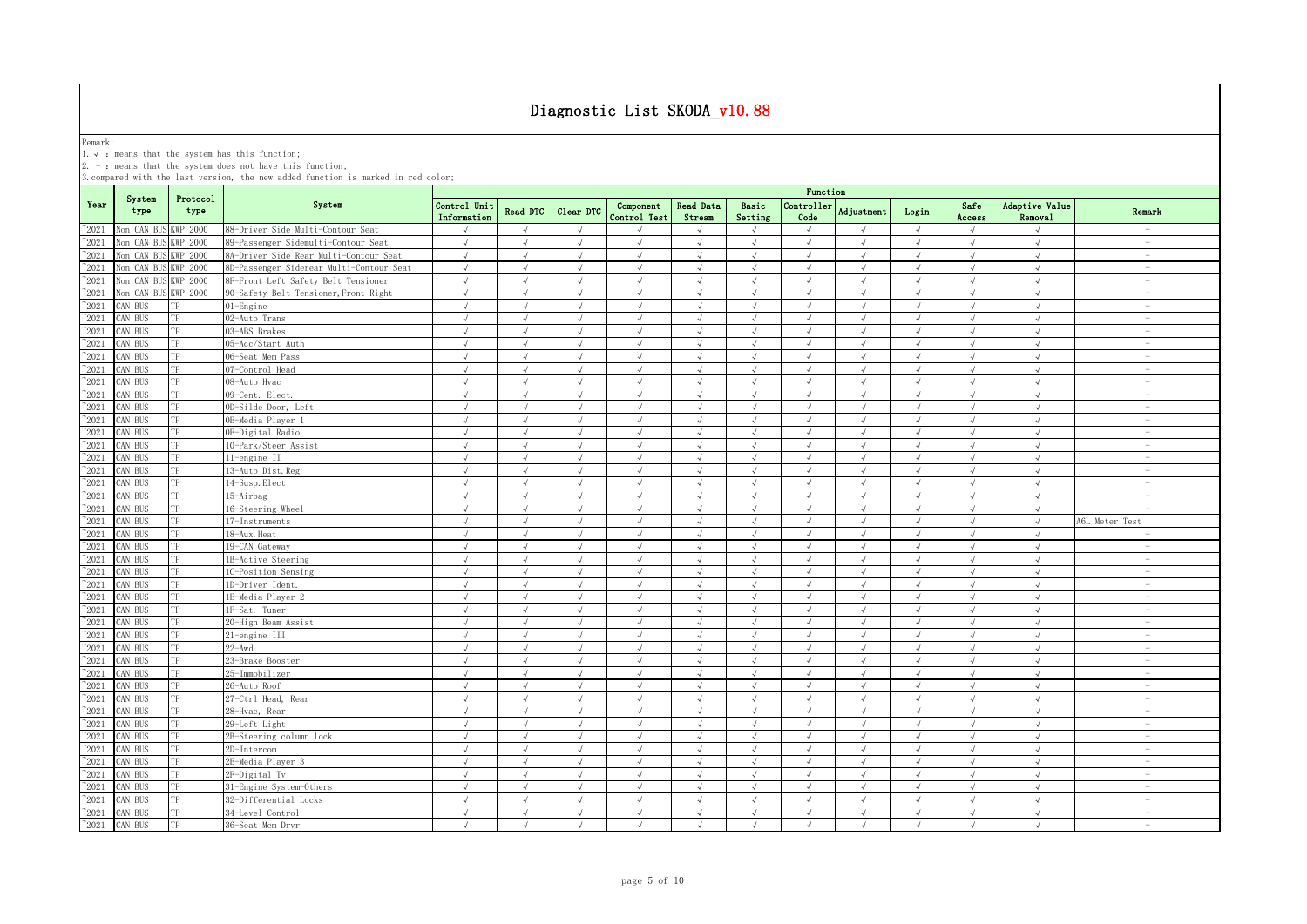Remark:<br>1.√ : means that the system has this function;<br>2. - : means that the system does not have this function;

|                 |                |                  |                                         |                             |                 |                |                           |                            |                  | Function           |                |            |                |                           |                                 |
|-----------------|----------------|------------------|-----------------------------------------|-----------------------------|-----------------|----------------|---------------------------|----------------------------|------------------|--------------------|----------------|------------|----------------|---------------------------|---------------------------------|
| Year            | System<br>type | Protocol<br>type | System                                  | Control Unit<br>Information | <b>Read DTC</b> | Clear DTC      | Component<br>Control Test | <b>Read Data</b><br>Stream | Basic<br>Setting | Controller<br>Code | Adjustment     | Login      | Safe<br>Access | Adaptive Value<br>Removal | Remark                          |
| $^{\sim}2021$   | AN BUS         | TP               | 37-Navigation                           | $\sqrt{ }$                  | $\sqrt{ }$      | $\sqrt{ }$     | $\cdot$                   | $\sqrt{ }$                 | $\sqrt{ }$       | $\sqrt{ }$         | $\sqrt{ }$     | $\sqrt{ }$ | $\sqrt{ }$     | $\sqrt{ }$                | <b>Service</b>                  |
| $^{\sim}$ 2021  | AN BUS         | TP               | 38-Roof Electronics                     | $\sqrt{ }$                  | $\sqrt{ }$      | $\sqrt{ }$     | $\sqrt{ }$                | $\sqrt{ }$                 | $\sqrt{ }$       | $\sqrt{ }$         | $\sqrt{ }$     | $\sqrt{ }$ | $\sqrt{ }$     | $\sqrt{ }$                | $\hspace{0.1mm}-\hspace{0.1mm}$ |
| $^{\sim}$ 2021  | AN BUS         | TP               | 39-Right Light                          | $\sqrt{ }$                  | $\sqrt{ }$      | J              | $\sqrt{ }$                | $\sqrt{ }$                 | $\sqrt{ }$       | $\sqrt{ }$         | J              | $\sqrt{ }$ | $\sqrt{ }$     | $\sqrt{ }$                | $\hspace{0.1mm}-\hspace{0.1mm}$ |
| $^{\sim}$ 2021  | CAN BUS        | TP               | 3B-Sensor Electronic Equipment          | $\sqrt{ }$                  | $\sqrt{ }$      | $\sqrt{ }$     | $\sqrt{ }$                | $\sqrt{ }$                 | $\sqrt{ }$       | $\sqrt{ }$         | J              | $\sqrt{ }$ | $\sqrt{ }$     | $\sqrt{ }$                | $\sim$                          |
| $^{\sim}$ 2021  | AN BUS         | TP               | 3C-Lane Change                          | $\sqrt{ }$                  | $\sqrt{ }$      |                |                           | J                          | $\sqrt{ }$       |                    | À.             | $\sqrt{ }$ | $\sqrt{ }$     | $\sqrt{ }$                |                                 |
| $^{\sim}$ 2021  | AN BUS         | TP               | 3D-Special Function                     | $\sqrt{ }$                  | $\sqrt{ }$      | $\mathcal{L}$  | $\sqrt{ }$                | $\sqrt{ }$                 | $\sqrt{ }$       | $\sqrt{ }$         | $\sqrt{ }$     | $\sqrt{ }$ | $\sqrt{ }$     | $\sqrt{ }$                |                                 |
| $^{\sim}$ 2021  | <b>CAN BUS</b> | TP               | 3E-Media Plaver 4                       | $\sqrt{ }$                  | $\sqrt{ }$      | $\sqrt{ }$     | $\sqrt{ }$                | $\sqrt{ }$                 | $\sqrt{ }$       | $\sqrt{ }$         | $\sqrt{ }$     | $\sqrt{ }$ | $\sqrt{ }$     | $\sqrt{ }$                | $\sim$                          |
| $^{\sim}2021$   | CAN BUS        | TP               | 42-Door Elect, Driver                   | $\sqrt{ }$                  | $\sqrt{ }$      | $\sqrt{ }$     | $\sqrt{ }$                | $\sqrt{ }$                 | $\sqrt{ }$       | $\sqrt{ }$         | $\sqrt{ }$     | $\sqrt{ }$ | $\sqrt{ }$     | $\sqrt{ }$                | $\sim$                          |
| $^{\sim}2021$   | AN BUS         | TP               | 44-Steering Assist                      | $\sqrt{ }$                  | $\sqrt{ }$      | $\sqrt{ }$     | $\sqrt{ }$                | $\sqrt{ }$                 | $\sqrt{ }$       | $\sqrt{ }$         | $\sqrt{ }$     | $\sqrt{ }$ | $\sqrt{ }$     | $\sqrt{ }$                | $\sim$                          |
| $^{\sim}$ 2021  | CAN BUS        | TP               | 46-Central Conv                         | $\sqrt{ }$                  | $\sqrt{ }$      | $\sqrt{ }$     | $\sqrt{ }$                | $\sqrt{ }$                 | $\sqrt{ }$       | $\sqrt{ }$         | $\sqrt{ }$     | $\sqrt{ }$ | $\sqrt{ }$     | $\sqrt{ }$                | $\sim$                          |
| $\gamma_{2021}$ | AN BUS         | TP               | 47-Sound System                         | $\sqrt{ }$                  | $\sqrt{ }$      | $\sqrt{ }$     | $\sqrt{ }$                | $\sqrt{ }$                 | $\sqrt{ }$       | $\sqrt{ }$         | $\sqrt{ }$     | $\sqrt{ }$ | $\sqrt{ }$     | $\sqrt{ }$                | $\sim$                          |
| $^{\sim}$ 2021  | CAN BUS        | TP               | 48-Seat, Rear, Ds                       | $\sqrt{ }$                  | $\sqrt{ }$      | $\sqrt{ }$     | $\sqrt{ }$                | $\sqrt{ }$                 | $\sqrt{ }$       | $\sqrt{ }$         | $\sqrt{ }$     | $\sqrt{ }$ | $\sqrt{ }$     | $\sqrt{ }$                | $\sim$                          |
| $^{\sim}$ 2021  | CAN BUS        | TP               | 4C-Tyre Pressure II                     | $\sqrt{ }$                  | $\sqrt{ }$      | $\sqrt{ }$     | $\sqrt{ }$                | $\sqrt{ }$                 | $\sqrt{ }$       | $\sqrt{ }$         | $\sqrt{ }$     | $\sqrt{ }$ | $\sqrt{ }$     | $\sqrt{ }$                | $\overline{\phantom{a}}$        |
| $\gamma_{2021}$ | CAN BUS        | TP               | 4E-Ctrl Head Rr                         | $\sqrt{ }$                  | $\sqrt{ }$      | $\sqrt{ }$     | $\sqrt{ }$                | $\sqrt{ }$                 | $\sqrt{ }$       | $\sqrt{ }$         | $\sqrt{ }$     | $\sqrt{ }$ | $\sqrt{ }$     | $\sqrt{ }$                | $\overline{\phantom{a}}$        |
| $^{\sim}$ 2021  | AN BUS         | TP               | 4F-Central Electronic Control System II | $\sqrt{ }$                  | $\sqrt{ }$      | $\sqrt{ }$     | $\sqrt{ }$                | $\sqrt{ }$                 | $\sqrt{ }$       | $\sqrt{ }$         | $\sqrt{ }$     | $\sqrt{ }$ | $\sqrt{ }$     | $\sqrt{ }$                | $\overline{\phantom{a}}$        |
| $^{\sim}$ 2021  | CAN BUS        | TP               | 51-Electric Driving                     | $\sqrt{ }$                  | $\sqrt{ }$      | $\sqrt{ }$     | $\sqrt{ }$                | $\sqrt{ }$                 | $\sqrt{ }$       | $\sqrt{ }$         | $\sqrt{ }$     | $\sqrt{ }$ | $\sqrt{ }$     | $\sqrt{ }$                | $\sim$                          |
| $^{\sim}$ 2021  | AN BUS         | TP               | 52-Door Elect, Pass                     | $\sqrt{ }$                  | $\sqrt{ }$      | $\sqrt{ }$     | $\sqrt{ }$                | $\sqrt{ }$                 | $\sqrt{ }$       | $\sqrt{ }$         | $\sqrt{ }$     | $\sqrt{ }$ | $\sqrt{ }$     | $\sqrt{ }$                | $\hspace{0.1mm}-\hspace{0.1mm}$ |
| $^{\sim}$ 2021  | AN BUS         | TP               | 53-Parking Brake                        | $\sqrt{ }$                  | $\sqrt{ }$      | $\sqrt{ }$     | $\sqrt{ }$                | $\sqrt{ }$                 | $\sqrt{ }$       | $\sqrt{ }$         | $\sqrt{ }$     | $\sqrt{ }$ | $\sqrt{ }$     | $\sqrt{ }$                | $\overline{\phantom{a}}$        |
| $\gamma_{2021}$ | AN BUS         | TP               | 55-Xenon Range                          | $\sqrt{ }$                  | $\sqrt{ }$      | $\sqrt{ }$     | $\sqrt{ }$                |                            | $\sqrt{ }$       | $\sqrt{ }$         | $\sqrt{ }$     | $\sqrt{ }$ | $\sqrt{ }$     | $\sqrt{2}$                | $\overline{\phantom{a}}$        |
| $^{\circ}2021$  | CAN BUS        | TP               | 56-Radio                                | $\sqrt{ }$                  | $\sqrt{ }$      |                |                           |                            |                  |                    |                | $\sqrt{ }$ |                | $\cdot$                   | $\overline{\phantom{a}}$        |
| $\sim 2021$     | CAN BUS        | TP               | 57-Tv Tuner                             | $\sqrt{ }$                  | $\mathcal{L}$   | $\sqrt{ }$     | $\mathcal{L}$             | $\sqrt{ }$                 |                  | J                  | $\overline{a}$ | $\sqrt{ }$ |                | $\sqrt{ }$                | $\overline{\phantom{a}}$        |
| $^{\sim}$ 2021  | CAN BUS        | TP               | 59-Tow Protection                       | $\sqrt{ }$                  | $\sqrt{ }$      | $\mathcal{L}$  | $\sqrt{ }$                | J                          | $\cdot$          | $\sqrt{ }$         | À.             | $\sqrt{ }$ |                | $\sqrt{ }$                | $\overline{\phantom{a}}$        |
| $\gamma_{2021}$ | CAN BUS        | TP               | 5B-Passenger Side Rear Seat Adjustment  | J                           | $\sqrt{ }$      |                |                           | $\sqrt{ }$                 |                  | J                  | $\overline{u}$ | $\sqrt{ }$ |                | $\sqrt{ }$                |                                 |
| $^{\sim}$ 2021  | AN BUS         | TP               | 5C-Lane Maintain                        | $\sqrt{ }$                  | $\sqrt{ }$      | $\sqrt{ }$     | $\sqrt{ }$                | $\sqrt{ }$                 | $\sqrt{ }$       | $\sqrt{ }$         | $\sqrt{ }$     | $\sqrt{ }$ | $\sqrt{ }$     | $\sqrt{ }$                | $\sim$                          |
| $^{\sim}$ 2021  | CAN BUS        | TP               | 5D-Operations                           | $\sqrt{ }$                  | $\sqrt{ }$      | $\sqrt{ }$     | $\sqrt{ }$                | $\sqrt{ }$                 | $\sqrt{ }$       | $\sqrt{ }$         | $\sqrt{ }$     | $\sqrt{ }$ | $\sqrt{ }$     | $\sqrt{ }$                | $\sim$                          |
| $^{\sim}$ 2021  | CAN BUS        | TP               | 5E-Ctrl Head Lr                         | $\sqrt{ }$                  | $\sqrt{ }$      | $\sqrt{ }$     | $\sqrt{ }$                | $\sqrt{ }$                 | $\sqrt{ }$       | $\sqrt{ }$         | $\sqrt{ }$     | $\sqrt{ }$ | $\sqrt{ }$     | $\sqrt{ }$                | $\overline{\phantom{a}}$        |
| $\gamma_{2021}$ | CAN BUS        | TP               | 5F-Information Electr.                  | $\sqrt{ }$                  | $\sqrt{ }$      | $\sqrt{ }$     | $\sqrt{ }$                | $\sqrt{ }$                 | $\sqrt{ }$       | $\sqrt{ }$         | $\sqrt{ }$     | $\sqrt{ }$ | $\sqrt{ }$     | $\sqrt{ }$                | $\overline{\phantom{a}}$        |
| $^{\sim}$ 2021  | CAN BUS        | TP               | 61-Battery Regul.                       | $\sqrt{ }$                  | $\sqrt{ }$      | $\sqrt{ }$     | $\sqrt{ }$                | $\sqrt{ }$                 | $\sqrt{ }$       | $\sqrt{ }$         | $\sqrt{}$      | $\sqrt{ }$ | $\sqrt{ }$     | $\sqrt{ }$                | $\overline{\phantom{a}}$        |
| $^{\sim}$ 2021  | CAN BUS        | TP               | 62-Door Elect, Left                     | $\sqrt{ }$                  | $\sqrt{ }$      | $\lambda$      | $\sqrt{ }$                | $\sqrt{ }$                 | $\sqrt{ }$       | $\sqrt{ }$         | $\sqrt{ }$     | $\sqrt{ }$ | $\sqrt{ }$     | $\sqrt{ }$                | $\sim$                          |
| $^{\sim}$ 2021  | AN BUS         | TP               | 63-Entry Assist, D                      | $\sqrt{ }$                  | $\sqrt{ }$      | $\sqrt{ }$     | $\sqrt{ }$                | $\sqrt{ }$                 | $\sqrt{ }$       | $\sqrt{ }$         | $\sqrt{ }$     | $\sqrt{ }$ | $\sqrt{ }$     | $\sqrt{ }$                | $\overline{\phantom{a}}$        |
| $^{\sim}$ 2021  | CAN BUS        | TP               | 65-Tire Pressure                        | $\sqrt{ }$                  | $\sqrt{ }$      | J              | $\sqrt{ }$                | $\sqrt{ }$                 | $\sqrt{ }$       | $\sqrt{ }$         | $\sqrt{ }$     | $\sqrt{ }$ | $\sqrt{ }$     | $\sqrt{ }$                | $\sim$                          |
| $^{\sim}$ 2021  | AN BUS         | TP               | 66-Seat, Rear Ps                        | $\sqrt{ }$                  | $\sqrt{ }$      | $\sqrt{ }$     | $\sqrt{ }$                | $\sqrt{ }$                 | $\sqrt{ }$       | $\sqrt{ }$         | $\sqrt{ }$     | $\sqrt{ }$ | $\sqrt{ }$     | $\sqrt{ }$                | $\sim$                          |
| $^{\sim}$ 2021  | AN BUS         | TP               | 67-Voice Control                        | $\sqrt{ }$                  | $\sqrt{ }$      | J              | $\sqrt{ }$                | $\sqrt{ }$                 | $\sqrt{ }$       | $\sqrt{ }$         | $\sqrt{ }$     | $\sqrt{ }$ | J              | $\sqrt{ }$                | $\sim$                          |
| $^{\sim}$ 2021  | AN BUS         | TP               | 68-Wiper Electr.                        | $\sqrt{ }$                  | $\sqrt{ }$      | $\sqrt{ }$     | $\sqrt{ }$                | $\sqrt{ }$                 | $\sqrt{ }$       | $\sqrt{ }$         | $\sqrt{ }$     | $\sqrt{ }$ | $\sqrt{ }$     | $\sqrt{ }$                | $\sim$                          |
| $^{\sim}$ 2021  | AN BUS         | TP               | 69-Trailer                              |                             |                 |                |                           |                            |                  |                    |                |            |                |                           | $\sim$                          |
| $^{\sim}2021$   | CAN BUS        | TP               | 6C-Back-Up Cam.                         | $\sqrt{ }$                  | $\sqrt{ }$      | $\sqrt{}$      | $\sqrt{ }$                | $\sqrt{ }$                 | $\sqrt{ }$       | √                  | $\sqrt{ }$     | $\sqrt{ }$ | $\sqrt{ }$     | $\sqrt{ }$                | $\overline{\phantom{a}}$        |
| $^{\sim}$ 2021  | AN BUS         | TP               | 6D-Trunk Elect.                         | $\sqrt{ }$                  | $\sqrt{ }$      | $\overline{ }$ | $\mathcal{L}$             | $\sqrt{ }$                 | $\sqrt{ }$       | $\sqrt{ }$         | $\sqrt{ }$     | $\sqrt{ }$ | $\sqrt{ }$     | $\cdot$                   | $\sim$                          |
| $\gamma_{2021}$ | CAN BUS        | TP               | 6E-Ctrl Head Roof                       | $\sqrt{ }$                  | $\sqrt{ }$      | $\sqrt{ }$     |                           | $\sqrt{ }$                 |                  | $\sqrt{ }$         | J              | $\sqrt{ }$ | $\sqrt{ }$     | $\sqrt{ }$                | $\overline{\phantom{a}}$        |
| $^{\sim}$ 2021  | AN BUS         | TP               | 6F-Central Electronic Control System II | $\sqrt{ }$                  | $\sqrt{ }$      |                |                           | $\sqrt{ }$                 | $\sqrt{ }$       |                    | $\overline{u}$ | $\sqrt{ }$ |                | $\sqrt{ }$                |                                 |
| $\gamma_{2021}$ | CAN BUS        | TP               | 71-Battery Charger                      | $\sqrt{ }$                  | $\sqrt{ }$      | $\sqrt{ }$     | $\sqrt{ }$                | $\sqrt{ }$                 | $\sqrt{ }$       | $\sqrt{ }$         | $\sqrt{ }$     | $\sqrt{ }$ | $\sqrt{ }$     | $\sqrt{ }$                |                                 |
| $^{\sim}$ 2021  | AN BUS         | TP               | 72-Door Elect, Right                    | $\sqrt{ }$                  | $\sqrt{ }$      | $\sqrt{ }$     | $\sqrt{ }$                | $\sqrt{ }$                 | $\sqrt{ }$       | $\sqrt{ }$         | $\sqrt{ }$     | $\sqrt{ }$ | $\sqrt{ }$     | $\sqrt{ }$                | $\sim$                          |
| $^{\sim}2021$   | CAN BUS        | TP               | 73-Entry Assist, P                      | $\sqrt{ }$                  | $\sqrt{ }$      | $\sqrt{ }$     | $\sqrt{ }$                | $\sqrt{ }$                 | $\sqrt{ }$       | $\sqrt{ }$         | $\sqrt{ }$     | $\sqrt{ }$ | $\sqrt{ }$     | $\sqrt{ }$                | $\sim$                          |
| $^{\sim}$ 2021  | AN BUS         | TP               | 74-Chassis Control                      | $\sqrt{ }$                  | $\sqrt{ }$      | $\sqrt{ }$     | $\sqrt{ }$                | $\sqrt{ }$                 | $\sqrt{ }$       | $\sqrt{ }$         | $\sqrt{ }$     | $\sqrt{ }$ | $\sqrt{ }$     | $\sqrt{ }$                | $\overline{\phantom{a}}$        |
| $^{\sim}$ 2021  | CAN BUS        | TP               | 75-Telematics                           | $\sqrt{ }$                  | $\sqrt{ }$      | $\sqrt{ }$     | $\mathcal{L}$             | $\sqrt{ }$                 | $\sqrt{ }$       | $\sqrt{ }$         | $\sqrt{ }$     | $\sqrt{ }$ | $\sqrt{ }$     | $\sqrt{ }$                | $\sim$                          |
| $^{\sim}$ 2021  | CAN BUS        | TP               | 76-Park Assist                          | $\sqrt{ }$                  | $\sqrt{ }$      | $\sqrt{ }$     | $\sqrt{ }$                | $\sqrt{ }$                 | $\sqrt{ }$       | $\sqrt{ }$         | $\sqrt{ }$     | $\sqrt{ }$ | $\sqrt{ }$     | $\sqrt{ }$                | $\overline{\phantom{a}}$        |
| $^{\sim}$ 2021  | CAN BUS        | TP               | 77-Telephone                            | $\sqrt{ }$                  | $\sqrt{ }$      | $\sqrt{ }$     | $\sqrt{ }$                | $\sqrt{ }$                 | $\sqrt{ }$       | $\sqrt{ }$         | $\sqrt{ }$     | $\sqrt{ }$ | $\sqrt{ }$     | $\sqrt{ }$                | $\overline{\phantom{a}}$        |
| $^{\sim}$ 2021  | CAN BUS        | TP               | 78-Silde Door, Right                    | $\sqrt{ }$                  | $\sqrt{ }$      | $\sqrt{ }$     | $\sqrt{ }$                | $\sqrt{ }$                 | $\sqrt{ }$       | $\sqrt{ }$         | $\sqrt{ }$     | $\sqrt{ }$ | $\sqrt{ }$     | $\sqrt{ }$                | $\overline{\phantom{a}}$        |
| $^{\sim}$ 2021  | CAN BUS        | TP               | 7D-Aux Heat                             | $\sqrt{ }$                  | $\sqrt{ }$      | $\sqrt{ }$     | $\sqrt{ }$                | $\sqrt{ }$                 | $\sqrt{ }$       | $\sqrt{ }$         | $\sqrt{ }$     | $\sqrt{ }$ | $\sqrt{ }$     | $\sqrt{ }$                | $\sim$                          |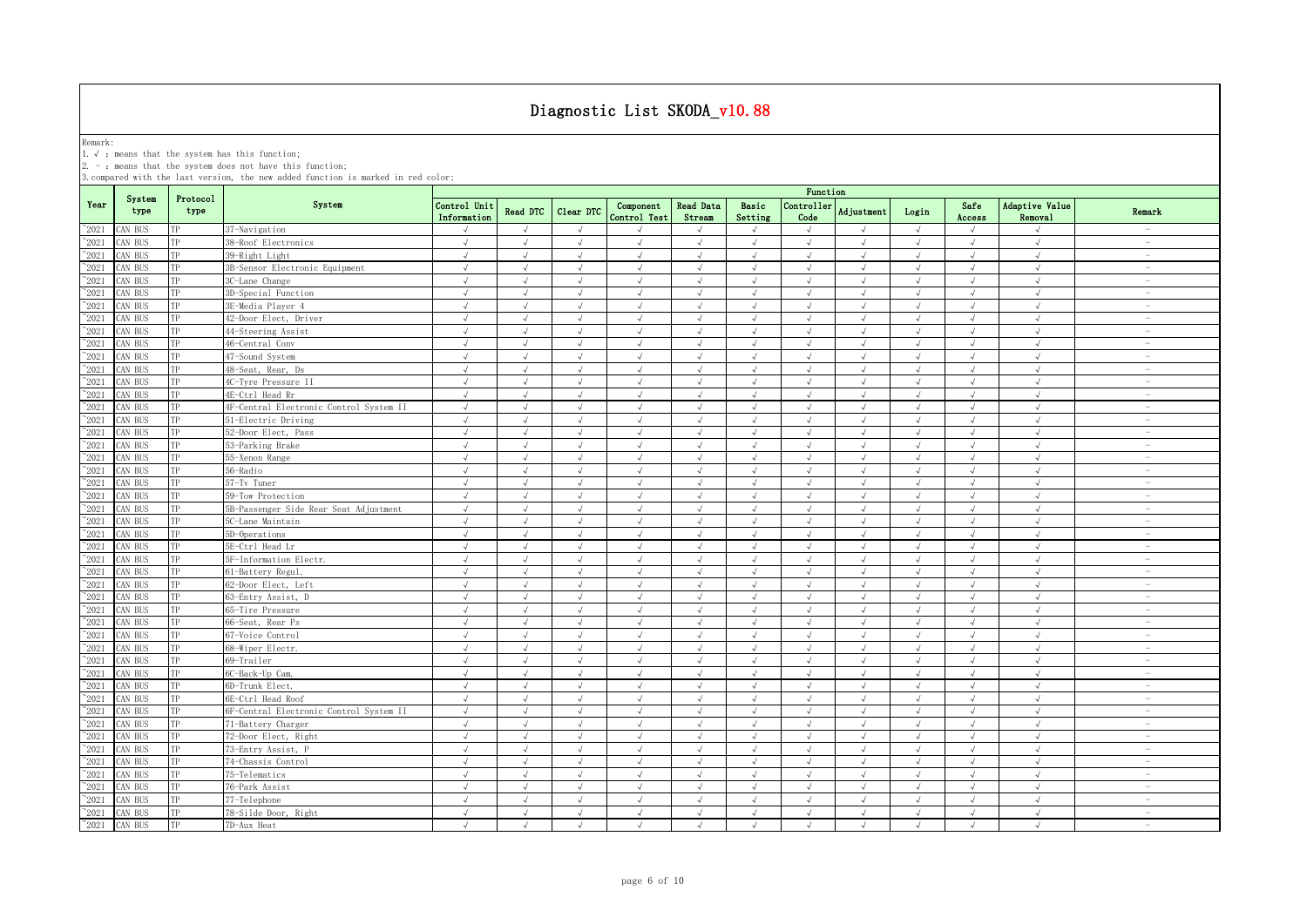Remark:<br>1.√ : means that the system has this function;<br>2. - : means that the system does not have this function;

|                 |                |                  |                                             |                             |            |                |                           |                            |                  | Function                    |               |            |                |                           |                                 |
|-----------------|----------------|------------------|---------------------------------------------|-----------------------------|------------|----------------|---------------------------|----------------------------|------------------|-----------------------------|---------------|------------|----------------|---------------------------|---------------------------------|
| Year            | System<br>type | Protocol<br>type | System                                      | Control Unit<br>Information | Read DTC   | Clear DTC      | Component<br>Control Test | <b>Read Data</b><br>Stream | Basic<br>Setting | Controller<br>Code          | Adjustment    | Login      | Safe<br>Access | Adaptive Value<br>Removal | Remark                          |
| $^{\sim}2021$   | AN BUS         | TP               | 7E-Ctrl Head Dash                           | $\sqrt{ }$                  | $\sqrt{ }$ | $\sqrt{ }$     |                           | $\sqrt{ }$                 | $\sqrt{ }$       | $\sqrt{ }$                  | $\sqrt{ }$    | $\sqrt{ }$ | $\sqrt{ }$     | $\sqrt{ }$                |                                 |
| $^{\sim}2021$   | CAN BUS        | ТP               | 7F-Information Electronic Control System II | $\sqrt{ }$                  | $\sqrt{ }$ | $\sqrt{ }$     | $\sqrt{ }$                | $\sqrt{ }$                 | $\sqrt{ }$       | $\sqrt{ }$                  | $\sqrt{ }$    | $\sqrt{ }$ | $\sqrt{ }$     | $\sqrt{ }$                | $\sim$                          |
| $^{\sim}2021$   | AN BUS         | TP               | 81-Selector Lever                           | J                           |            |                |                           | $\sqrt{ }$                 | $\sqrt{ }$       |                             |               |            | $\sqrt{ }$     | $\sqrt{ }$                | $\sim$                          |
| $\degree$ 2021  | AN BUS         | TP               | 88-Driver Side Multi-Contour Seat           | $\sqrt{ }$                  | $\sqrt{ }$ | J              | $\sqrt{ }$                | $\sqrt{ }$                 | $\sqrt{ }$       | $\sqrt{ }$                  | $\sqrt{}$     | $\sqrt{ }$ | $\sqrt{ }$     | $\sqrt{ }$                | $\hspace{0.1mm}-\hspace{0.1mm}$ |
| 2021            | AN BUS         |                  | 89-Passenger Sidemulti-Contour Seat         | $\sqrt{ }$                  |            |                |                           | $\sqrt{ }$                 | $\mathcal{A}$    |                             |               |            |                | $\cdot$                   | $\sim$                          |
| $^{\sim}2021$   | CAN BUS        | TP               | 8A-Driver Side Rear Multi-Contour Seat      | $\sqrt{ }$                  |            | $\sqrt{ }$     |                           | $\sqrt{ }$                 | $\sqrt{ }$       | $\mathcal{N}_{\mathcal{N}}$ |               | $\sqrt{ }$ |                | $\sqrt{ }$                | $\overline{\phantom{a}}$        |
| $^{\sim}$ 2021  | CAN BUS        | ТP               | 8D-Passenger Siderear Multi-Contour Seat    | $\sqrt{ }$                  |            |                | $\sqrt{ }$                | $\sqrt{ }$                 | $\sqrt{ }$       |                             |               |            | $\sqrt{ }$     | $\sqrt{ }$                |                                 |
| $^{\sim}$ 2021  | CAN BUS        | TP               | BF-Front Left Safety Belt Tensioner         | $\sqrt{ }$                  | $\sqrt{ }$ | $\sqrt{ }$     | $\sqrt{ }$                | $\sqrt{ }$                 | $\sqrt{ }$       | $\sqrt{ }$                  | J             | $\sqrt{ }$ | $\sqrt{ }$     | $\sqrt{ }$                |                                 |
| $\degree$ 2021  | CAN BUS        | TP               | 90-Safety Belt Tensioner, Front Right       | $\sqrt{ }$                  | $\sqrt{ }$ | $\sqrt{ }$     | $\sqrt{ }$                | $\sqrt{ }$                 | $\sqrt{ }$       | $\sqrt{ }$                  | $\sqrt{ }$    | $\sqrt{ }$ | $\sqrt{ }$     | $\sqrt{ }$                | $\sim$                          |
| $^{\sim}$ 2021  | CAN BUS        | CAN BUS          | 01-Engine                                   | $\sqrt{2}$                  | $\sqrt{ }$ | $\sqrt{2}$     | $\sqrt{ }$                | $\sqrt{ }$                 | $\sqrt{ }$       | $\sqrt{ }$                  | $\sqrt{ }$    | $\sqrt{ }$ | $\sqrt{ }$     | $\sqrt{ }$                | $\sim$                          |
| $\degree$ 2021  | AN BUS         | CAN BUS          | 02-Auto Trans                               | $\sqrt{ }$                  | $\sqrt{ }$ | $\sqrt{ }$     | $\sqrt{ }$                | $\sqrt{ }$                 | $\sqrt{ }$       | $\sqrt{ }$                  | $\sqrt{ }$    | $\sqrt{ }$ | $\sqrt{ }$     | $\sqrt{2}$                | $\sim$                          |
| $^{\sim}$ 2021  | AN BUS         | CAN BUS          | 03-ABS Brakes                               | $\sqrt{ }$                  | $\sqrt{ }$ | $\sqrt{ }$     | $\sqrt{ }$                | $\sqrt{ }$                 | $\sqrt{ }$       | $\sqrt{ }$                  | $\sqrt{ }$    | $\sqrt{ }$ | $\sqrt{ }$     | $\sqrt{ }$                | $\sim$                          |
| $^{\sim}$ 2021  | AN BUS         | CAN BUS          | 05-Acc/Start Auth                           | $\sqrt{ }$                  | $\sqrt{ }$ | $\sqrt{ }$     | $\sqrt{ }$                | $\sqrt{ }$                 | $\sqrt{ }$       | $\sqrt{ }$                  | $\sqrt{ }$    | $\sqrt{ }$ | $\sqrt{ }$     | $\sqrt{2}$                | $\overline{\phantom{a}}$        |
| $\degree$ 2021  | CAN BUS        | CAN BUS          | 06-Seat Mem Pass                            | $\sqrt{ }$                  | $\sqrt{ }$ | $\sqrt{ }$     | $\sqrt{ }$                | $\sqrt{ }$                 | $\sqrt{ }$       | $\sqrt{ }$                  | $\sqrt{ }$    | $\sqrt{ }$ | $\sqrt{ }$     | $\sqrt{ }$                | $\overline{\phantom{a}}$        |
| $^{\sim}2021$   | CAN BUS        | CAN BUS          | 07-Control Head                             | $\sqrt{ }$                  | $\sqrt{ }$ | $\sqrt{ }$     | $\sqrt{ }$                | $\sqrt{ }$                 | $\sqrt{ }$       | $\sqrt{ }$                  | $\sqrt{ }$    | $\sqrt{ }$ | $\sqrt{ }$     | $\sqrt{ }$                | $\overline{\phantom{a}}$        |
| $\degree$ 2021  | CAN BUS        | CAN BUS          | 08-Auto Hvac                                | $\sqrt{ }$                  | $\sqrt{ }$ | $\sqrt{ }$     | $\sqrt{ }$                | $\sqrt{ }$                 | $\sqrt{ }$       | $\sqrt{ }$                  | $\sqrt{ }$    | $\sqrt{ }$ | $\sqrt{ }$     | $\sqrt{ }$                | $\sim$                          |
| $\degree$ 2021  | CAN BUS        | AN BUS           | 09-Cent. Elect.                             | $\sqrt{ }$                  | $\sqrt{ }$ | $\sqrt{ }$     | $\sqrt{ }$                | $\sqrt{ }$                 | $\sqrt{ }$       | $\sqrt{ }$                  | $\sqrt{ }$    | $\sqrt{ }$ | $\sqrt{ }$     | $\sqrt{ }$                | $\overline{\phantom{a}}$        |
| $^{\sim}2021$   | CAN BUS        | CAN BUS          | OD-Silde Door, Left                         | $\sqrt{}$                   | $\sqrt{ }$ | $\sqrt{ }$     | $\sqrt{ }$                | $\sqrt{}$                  | $\sqrt{ }$       | $\sqrt{ }$                  | $\sqrt{ }$    | $\sqrt{}$  | $\sqrt{ }$     | $\sqrt{ }$                | $\sim$                          |
| $\degree$ 2021  | AN BUS         | CAN BUS          | OE-Media Player 1                           | $\sqrt{ }$                  | $\sqrt{ }$ | $\sqrt{ }$     | $\sqrt{ }$                | $\sqrt{ }$                 | $\sqrt{ }$       | $\sqrt{ }$                  | $\sqrt{ }$    | $\sqrt{ }$ | $\sqrt{ }$     | $\sqrt{ }$                | $\sim$                          |
| 2021            | AN BUS         | AN BUS           | OF-Digital Radio                            | $\sqrt{ }$                  | $\sqrt{ }$ | $\mathcal{L}$  | $\cdot$                   | $\sqrt{ }$                 | $\sqrt{ }$       | $\cdot$                     | J             | $\sqrt{ }$ | $\sqrt{ }$     | $\sqrt{ }$                | $\sim$                          |
| 2021            | AN BUS         | AN BUS           | 10-Park/Steer Assist                        | $\sqrt{2}$                  | $\sqrt{ }$ | $\sqrt{ }$     | $\sqrt{ }$                | $\sqrt{ }$                 | $\sqrt{ }$       | $\sqrt{ }$                  | $\sqrt{ }$    | $\sqrt{ }$ | $\sqrt{ }$     | $\sqrt{ }$                | $\overline{\phantom{a}}$        |
| 2021            | CAN BUS        | AN BUS           | 11-engine II                                | $\sqrt{ }$                  | $\sqrt{ }$ | $\sqrt{ }$     | $\mathcal{L}$             | $\sqrt{ }$                 | $\sqrt{ }$       | $\sqrt{ }$                  | $\sqrt{ }$    | $\sqrt{ }$ | $\sqrt{ }$     | $\sqrt{ }$                | $\overline{\phantom{a}}$        |
| $^{\sim}2021$   | AN BUS         | AN BUS           | 13-Auto Dist. Reg                           | $\sqrt{ }$                  | $\sqrt{ }$ | $\sqrt{ }$     | $\sqrt{ }$                | $\sqrt{ }$                 | $\mathcal{A}$    | $\mathcal{A}$               | À.            | $\sqrt{ }$ | $\sqrt{ }$     | $\sqrt{ }$                | $\overline{\phantom{a}}$        |
| $^{\sim}$ 2021  | CAN BUS        | AN BUS           | 14-Susp. Elect                              | $\sqrt{ }$                  | $\sqrt{ }$ | $\overline{d}$ | $\sqrt{ }$                | $\sqrt{ }$                 | $\sqrt{ }$       |                             | $\sqrt{ }$    | $\sqrt{ }$ | $\sqrt{ }$     | $\sqrt{ }$                | $\overline{\phantom{a}}$        |
| $^{\sim}$ 2021  | CAN BUS        | AN BUS           | 15-Airbag                                   | $\sqrt{ }$                  | $\sqrt{ }$ | $\sqrt{ }$     | $\sqrt{ }$                | $\sqrt{ }$                 | $\sqrt{ }$       | $\sqrt{ }$                  | $\sqrt{ }$    | $\sqrt{ }$ | $\sqrt{ }$     | $\sqrt{ }$                | $\overline{\phantom{a}}$        |
| $^{\sim}$ 2021  | CAN BUS        | <b>CAN BUS</b>   | 16-Steering Wheel                           | $\sqrt{ }$                  | $\sqrt{ }$ | $\sqrt{ }$     | $\sqrt{ }$                | $\sqrt{ }$                 | $\sqrt{ }$       | $\sqrt{ }$                  | $\sqrt{ }$    | $\sqrt{ }$ | $\sqrt{ }$     | $\sqrt{ }$                |                                 |
| $^{\sim}$ 2021  | AN BUS         | CAN BUS          | 17-Instruments                              | $\sqrt{ }$                  | $\sqrt{ }$ | $\sqrt{ }$     | $\sqrt{ }$                | $\sqrt{ }$                 | $\sqrt{ }$       | $\sqrt{ }$                  | $\sqrt{ }$    | $\sqrt{ }$ | $\sqrt{ }$     | $\sqrt{ }$                | A6L Meter Test                  |
| $^{\sim}$ 2021  | AN BUS         | CAN BUS          | 18-Aux. Heat                                | $\sqrt{ }$                  | $\sqrt{ }$ | $\sqrt{ }$     | $\sqrt{ }$                | $\sqrt{ }$                 | $\sqrt{ }$       | $\sqrt{ }$                  | $\sqrt{ }$    | $\sqrt{ }$ | $\sqrt{ }$     | $\sqrt{ }$                | $\overline{\phantom{a}}$        |
| $^{\sim}$ 2021  | CAN BUS        | CAN BUS          | 19-CAN Gateway                              | $\sqrt{ }$                  | $\sqrt{ }$ | $\sqrt{ }$     | $\mathcal{L}$             | $\sqrt{ }$                 | $\sqrt{ }$       | $\sqrt{ }$                  | $\sqrt{ }$    | $\sqrt{ }$ | $\sqrt{ }$     | $\sqrt{ }$                | $\overline{\phantom{a}}$        |
| $\degree$ 2021  | CAN BUS        | CAN BUS          | 1B-Active Steering                          | $\sqrt{ }$                  | $\sqrt{ }$ | $\sqrt{ }$     | $\sqrt{ }$                | $\sqrt{ }$                 | $\sqrt{ }$       | $\sqrt{ }$                  | $\sqrt{ }$    | $\sqrt{ }$ | $\sqrt{ }$     | $\sqrt{ }$                | $\overline{\phantom{a}}$        |
| $^{\sim}2021$   | CAN BUS        | CAN BUS          | 1C-Position Sensing                         | $\sqrt{ }$                  | $\sqrt{ }$ | $\sqrt{ }$     | $\mathcal{L}$             | $\sqrt{ }$                 | $\sqrt{ }$       | $\sqrt{ }$                  | $\sqrt{ }$    | $\sqrt{ }$ | $\sqrt{ }$     | $\sqrt{ }$                | $\overline{\phantom{a}}$        |
| $\degree$ 2021  | CAN BUS        | CAN BUS          | 1D-Driver Ident.                            | $\sqrt{ }$                  | $\sqrt{ }$ | $\sqrt{ }$     | $\sqrt{ }$                | $\sqrt{ }$                 | $\sqrt{ }$       | $\sqrt{ }$                  | $\sqrt{ }$    | $\sqrt{ }$ | $\sqrt{ }$     | $\sqrt{ }$                | $\overline{\phantom{a}}$        |
| $^{\sim}$ 2021  | CAN BUS        | CAN BUS          | 1E-Media Player 2                           | $\sqrt{ }$                  | $\sqrt{ }$ | $\sqrt{ }$     | $\sqrt{ }$                | $\sqrt{ }$                 | $\sqrt{ }$       | $\sqrt{ }$                  | $\sqrt{ }$    | $\sqrt{ }$ | $\sqrt{ }$     | $\sqrt{ }$                | $\overline{\phantom{a}}$        |
| $\degree$ 2021  | CAN BUS        | AN BUS           | 1F-Sat. Tuner                               | $\sqrt{ }$                  | $\sqrt{ }$ | $\sqrt{ }$     | $\sqrt{ }$                | $\sqrt{ }$                 | $\sqrt{ }$       | $\sqrt{ }$                  | $\sqrt{ }$    | $\sqrt{ }$ | $\sqrt{ }$     | $\sqrt{ }$                | $\hspace{0.1mm}-\hspace{0.1mm}$ |
| $^{\sim}2021$   | AN BUS         | AN BUS           | 20-High Beam Assist                         | $\sqrt{ }$                  |            |                |                           | $\sqrt{ }$                 | $\sqrt{ }$       |                             |               |            | $\sqrt{ }$     | $\sqrt{ }$                | $\sim$                          |
| $\degree$ 2021  | CAN BUS        | CAN BUS          | 21-engine III                               | $\sqrt{2}$                  | $\sqrt{ }$ | $\sqrt{ }$     | $\sqrt{ }$                | $\sqrt{2}$                 | $\sqrt{ }$       | $\sqrt{ }$                  | $\sqrt{ }$    | $\sqrt{ }$ | $\sqrt{ }$     | $\sqrt{}$                 | $\overline{\phantom{a}}$        |
| 2021            | AN BUS         | AN BUS           | $22 - Awd$                                  | $\sqrt{ }$                  |            |                |                           | <sup>N</sup>               | $\mathcal{A}$    |                             |               | $\sqrt{ }$ |                | $\cdot$                   | $\overline{\phantom{a}}$        |
| $^{\sim}2021$   | CAN BUS        | CAN BUS          | 23-Brake Booster                            | $\sqrt{ }$                  |            |                |                           | $\sqrt{ }$                 | $\sqrt{ }$       |                             |               | $\sqrt{ }$ |                | $\sqrt{ }$                | $\overline{\phantom{a}}$        |
| $^{\sim}$ 2021  | CAN BUS        | AN BUS           | 25-Immobilizer                              | $\sqrt{ }$                  |            |                |                           | $\sqrt{ }$                 | $\sqrt{ }$       |                             |               |            |                | J                         |                                 |
| $\gamma_{2021}$ | CAN BUS        | AN BUS           | 26-Auto Roof                                | $\sqrt{ }$                  | $\sqrt{ }$ | $\sqrt{ }$     |                           | $\sqrt{ }$                 | $\sqrt{ }$       | $\sqrt{ }$                  | J             | $\sqrt{ }$ | $\sqrt{ }$     | $\sqrt{ }$                | $\sim$                          |
| $^{\sim}$ 2021  | AN BUS         | AN BUS           | 27-Ctrl Head, Rear                          | $\sqrt{ }$                  | $\sqrt{ }$ | $\sqrt{ }$     | $\sqrt{ }$                | $\sqrt{ }$                 | $\sqrt{ }$       | $\sqrt{ }$                  | $\sqrt{ }$    | $\sqrt{ }$ | $\sqrt{ }$     | $\sqrt{ }$                |                                 |
| $^{\sim}$ 2021  | CAN BUS        | AN BUS           | 28-Hvac, Rear                               | $\sqrt{ }$                  | $\sqrt{ }$ | $\sqrt{ }$     | $\sqrt{ }$                | $\sqrt{ }$                 | $\sqrt{ }$       | $\sqrt{ }$                  | J             | $\sqrt{ }$ | $\sqrt{ }$     | $\sqrt{ }$                | $\sim$                          |
| $^{\sim}$ 2021  | CAN BUS        | CAN BUS          | 29-Left Light                               | $\sqrt{ }$                  | $\sqrt{ }$ | $\sqrt{ }$     | $\sqrt{ }$                | $\sqrt{ }$                 | $\sqrt{ }$       | $\sqrt{ }$                  | $\sqrt{ }$    | $\sqrt{ }$ | $\sqrt{ }$     | $\sqrt{2}$                | $\overline{\phantom{a}}$        |
| $^{\sim}$ 2021  | CAN BUS        | CAN BUS          | 2B-Steering column lock                     | $\sqrt{ }$                  | $\sqrt{ }$ | $\sqrt{ }$     | $\sqrt{ }$                | $\sqrt{ }$                 | $\sqrt{ }$       | $\sqrt{ }$                  | $\sqrt{ }$    | $\sqrt{ }$ | $\sqrt{ }$     | $\sqrt{ }$                | $\sim$                          |
| $\degree$ 2021  | CAN BUS        | CAN BUS          | 2D-Intercom                                 | $\sqrt{ }$                  | $\sqrt{ }$ | $\sqrt{ }$     | $\sqrt{ }$                | $\sqrt{ }$                 | $\sqrt{ }$       | $\sqrt{ }$                  | $\sqrt{ }$    | $\sqrt{ }$ | $\sqrt{ }$     | $\sqrt{2}$                | $\overline{\phantom{a}}$        |
| $\degree$ 2021  | CAN BUS        | CAN BUS          | 2E-Media Player 3                           | $\sqrt{ }$                  | $\sqrt{ }$ | $\sqrt{ }$     | $\sqrt{ }$                | $\sqrt{ }$                 | $\sqrt{ }$       | $\sqrt{ }$                  | $\sqrt{ }$    | $\sqrt{ }$ | $\sqrt{ }$     | $\sqrt{ }$                | $\overline{\phantom{a}}$        |
| $^{\sim}$ 2021  | CAN BUS        | CAN BUS          | 2F-Digital Tv                               | $\sqrt{ }$                  | $\sqrt{ }$ | $\sqrt{ }$     | $\sqrt{ }$                | $\sqrt{ }$                 | $\sqrt{ }$       | $\sqrt{ }$                  | $\sqrt{ }$    | $\sqrt{ }$ | $\sqrt{ }$     | $\sqrt{ }$                | $\overline{\phantom{a}}$        |
| $^{\sim}$ 2021  | CAN BUS        | CAN BUS          | 31-Engine System-Others                     | $\sqrt{ }$                  | $\sqrt{ }$ | $\sqrt{ }$     | $\sqrt{ }$                | $\sqrt{ }$                 | $\sqrt{ }$       | $\sqrt{ }$                  | $\mathcal{L}$ | $\sqrt{ }$ | $\sqrt{ }$     | $\sqrt{ }$                | $\sim$                          |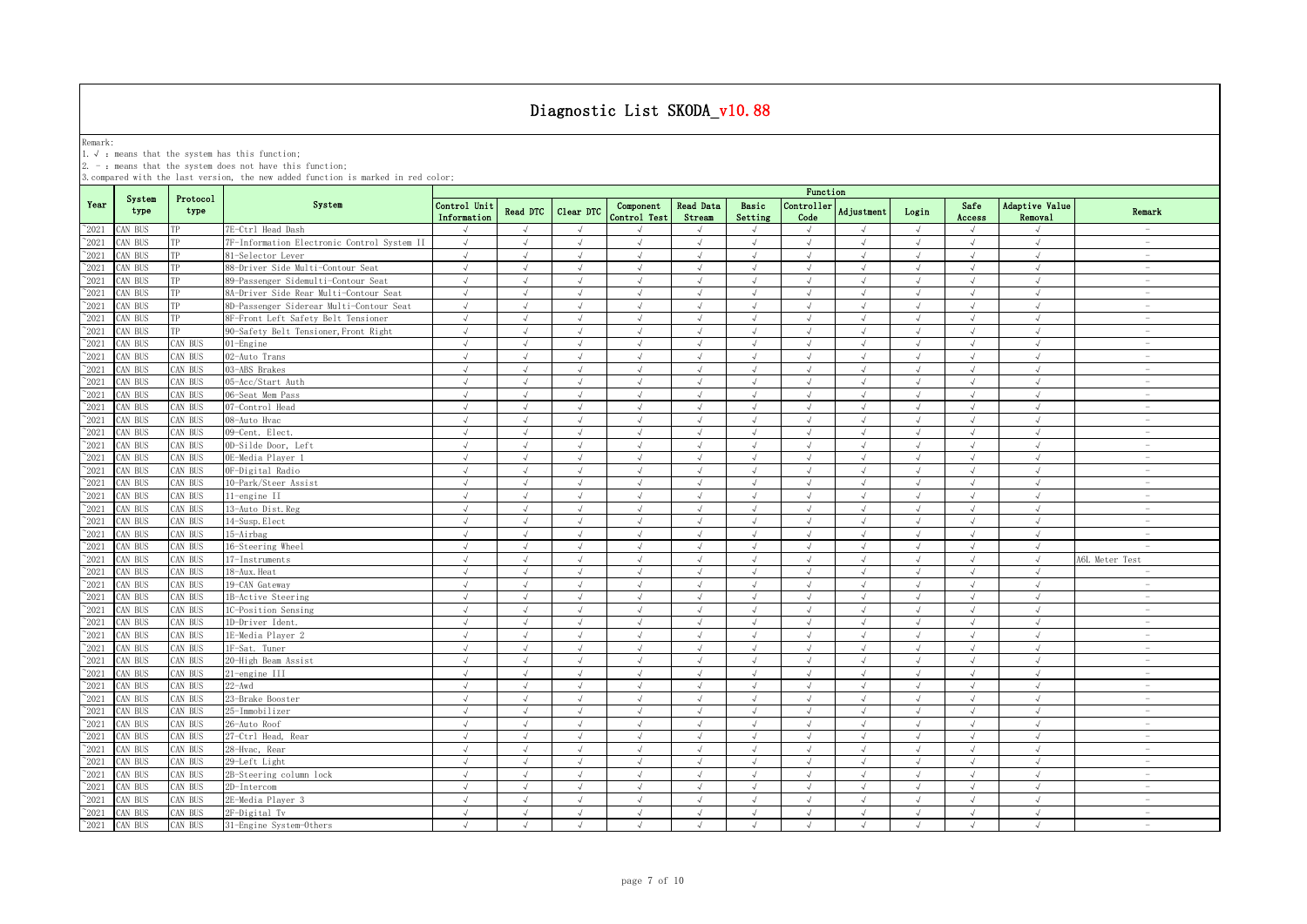Remark:<br>1.√ : means that the system has this function;<br>2. - : means that the system does not have this function;

|                |                |                  |                                         |                             |                 |            |                           |                            |                  | Function           |            |            |                |                           |                                 |
|----------------|----------------|------------------|-----------------------------------------|-----------------------------|-----------------|------------|---------------------------|----------------------------|------------------|--------------------|------------|------------|----------------|---------------------------|---------------------------------|
| Year           | System<br>type | Protocol<br>type | System                                  | Control Unit<br>Information | <b>Read DTC</b> | Clear DTC  | Component<br>Control Test | <b>Read Data</b><br>Stream | Basic<br>Setting | Controller<br>Code | Adjustment | Login      | Safe<br>Access | Adaptive Value<br>Removal | Remark                          |
| $^{\sim}2021$  | CAN BUS        | CAN BUS          | 32-Differential Locks                   | $\sqrt{ }$                  | $\sqrt{ }$      | $\sqrt{ }$ |                           | $\sqrt{}$                  | $\sqrt{ }$       | $\sqrt{ }$         | $\sqrt{ }$ | $\sqrt{ }$ | $\sqrt{ }$     | J                         | <b>Service</b>                  |
| 2021           | CAN BUS        | AN BUS           | 34-Level Control                        | $\sqrt{ }$                  | $\sqrt{ }$      | $\sqrt{ }$ | $\sqrt{ }$                | $\sqrt{ }$                 | $\sqrt{ }$       | $\sqrt{ }$         | $\sqrt{ }$ | $\sqrt{ }$ | $\sqrt{ }$     | $\sqrt{ }$                | $\hspace{0.1mm}-\hspace{0.1mm}$ |
| 2021           | CAN BUS        | AN BUS           | 36-Seat Mem Drvr                        | $\sqrt{ }$                  | $\sqrt{ }$      | $\sqrt{ }$ | $\sqrt{ }$                | $\sqrt{ }$                 | $\sqrt{ }$       | $\sqrt{ }$         | $\sqrt{ }$ | $\sqrt{ }$ | $\sqrt{ }$     | $\sqrt{ }$                | $\hspace{0.1mm}-\hspace{0.1mm}$ |
| 2021           | CAN BUS        | CAN BUS          | 37-Navigation                           | $\sqrt{ }$                  | $\sqrt{ }$      | $\sqrt{ }$ | $\sqrt{ }$                | $\sqrt{ }$                 | $\mathcal{A}$    | $\sqrt{ }$         | J          | $\sqrt{ }$ | $\sqrt{ }$     | $\sqrt{ }$                | $\sim$                          |
| 2021           | CAN BUS        | AN BUS           | 38-Roof Electronics                     | $\sqrt{ }$                  |                 |            | $\sqrt{ }$                | $\sqrt{ }$                 | $\sqrt{ }$       |                    |            |            | $\sqrt{ }$     | $\sqrt{ }$                |                                 |
| $^{\sim}$ 2021 | CAN BUS        | AN BUS           | 39-Right Light                          | $\sqrt{ }$                  | $\sqrt{ }$      | $\sqrt{ }$ | $\sqrt{ }$                | $\sqrt{ }$                 | $\sqrt{ }$       | $\sqrt{ }$         | $\sqrt{ }$ | $\sqrt{ }$ | $\sqrt{ }$     | $\sqrt{ }$                |                                 |
| $\degree$ 2021 | CAN BUS        | AN BUS           | 3B-Sensor Electronic Equipment          | $\sqrt{ }$                  | $\sqrt{ }$      | $\sqrt{ }$ | $\sqrt{ }$                | $\sqrt{ }$                 | $\sqrt{ }$       | $\sqrt{ }$         | $\sqrt{ }$ | $\sqrt{ }$ | $\sqrt{ }$     | $\sqrt{ }$                | $\sim$                          |
| $^{\sim}$ 2021 | CAN BUS        | <b>CAN BUS</b>   | 3C-Lane Change                          | $\sqrt{ }$                  | $\sqrt{ }$      | $\sqrt{ }$ | $\sqrt{ }$                | $\sqrt{ }$                 | $\sqrt{ }$       | $\sqrt{ }$         | $\sqrt{ }$ | $\sqrt{ }$ | $\sqrt{ }$     | $\sqrt{ }$                | $\sim$                          |
| $^{\sim}$ 2021 | CAN BUS        | CAN BUS          | 3D-Special Function                     | $\sqrt{ }$                  | $\sqrt{ }$      | $\sqrt{ }$ | $\sqrt{ }$                | $\sqrt{ }$                 | $\sqrt{ }$       | $\sqrt{ }$         | $\sqrt{ }$ | $\sqrt{ }$ | $\sqrt{ }$     | $\sqrt{ }$                | $\sim$                          |
| $\degree$ 2021 | CAN BUS        | CAN BUS          | 3E-Media Player 4                       | $\sqrt{ }$                  | $\sqrt{ }$      | $\sqrt{ }$ | $\sqrt{ }$                | $\sqrt{ }$                 | $\sqrt{ }$       | $\sqrt{ }$         | $\sqrt{ }$ | $\sqrt{ }$ | $\sqrt{ }$     | $\sqrt{ }$                | $\sim$                          |
| $^{\sim}$ 2021 | CAN BUS        | CAN BUS          | 42-Door Elect, Driver                   | $\sqrt{ }$                  | $\sqrt{ }$      | $\sqrt{ }$ | $\sqrt{ }$                | $\sqrt{ }$                 | $\sqrt{ }$       | $\sqrt{ }$         | $\sqrt{ }$ | $\sqrt{ }$ | $\sqrt{ }$     | $\sqrt{2}$                | $\overline{\phantom{a}}$        |
| $\degree$ 2021 | CAN BUS        | CAN BUS          | 44-Steering Assist                      | $\sqrt{ }$                  | $\sqrt{ }$      | $\sqrt{ }$ | $\sqrt{ }$                | $\sqrt{ }$                 | $\sqrt{ }$       | $\sqrt{ }$         | $\sqrt{ }$ | $\sqrt{ }$ | $\sqrt{ }$     | $\sqrt{ }$                | $\sim$                          |
| $\degree$ 2021 | CAN BUS        | CAN BUS          | 46-Central Conv                         | $\sqrt{ }$                  | $\sqrt{ }$      | $\sqrt{ }$ | $\sqrt{ }$                | $\sqrt{ }$                 | $\sqrt{ }$       | $\sqrt{ }$         | $\sqrt{ }$ | $\sqrt{ }$ | $\sqrt{ }$     | $\sqrt{ }$                | $\overline{\phantom{a}}$        |
| $\degree$ 2021 | CAN BUS        | CAN BUS          | 47-Sound System                         | $\sqrt{ }$                  | $\sqrt{ }$      | $\sqrt{ }$ | $\sqrt{ }$                | $\sqrt{ }$                 | $\sqrt{ }$       | $\sqrt{ }$         | $\sqrt{ }$ | $\sqrt{ }$ | $\sqrt{ }$     | $\sqrt{ }$                | $\overline{\phantom{a}}$        |
| $\degree$ 2021 | CAN BUS        | CAN BUS          | 48-Seat, Rear, Ds                       | $\sqrt{ }$                  | $\sqrt{ }$      | $\sqrt{ }$ | $\sqrt{ }$                | $\sqrt{ }$                 | $\sqrt{ }$       | $\sqrt{ }$         | $\sqrt{ }$ | $\sqrt{ }$ | $\sqrt{ }$     | $\sqrt{ }$                | $\overline{\phantom{a}}$        |
| $\degree$ 2021 | AN BUS         | AN BUS           | 4C-Tyre Pressure II                     | $\sqrt{ }$                  | $\sqrt{ }$      | $\sqrt{ }$ | $\sqrt{ }$                | $\sqrt{ }$                 | $\sqrt{ }$       | $\sqrt{ }$         | $\sqrt{ }$ | $\sqrt{ }$ | $\sqrt{ }$     | $\sqrt{ }$                | $\sim$                          |
| $^{\sim}2021$  | AN BUS         | <b>CAN BUS</b>   | 4E-Ctrl Head Rr                         | $\sqrt{ }$                  | $\sqrt{ }$      | $\sqrt{ }$ | $\sqrt{ }$                | $\sqrt{ }$                 | $\sqrt{ }$       | $\sqrt{ }$         | $\sqrt{ }$ | $\sqrt{ }$ | $\sqrt{ }$     | $\sqrt{2}$                | $\hspace{0.1mm}-\hspace{0.1mm}$ |
| 2021           | CAN BUS        | CAN BUS          | 4F-Central Electronic Control System II | $\sqrt{ }$                  | $\sqrt{ }$      | $\sqrt{ }$ | $\sqrt{ }$                | $\sqrt{ }$                 | $\sqrt{ }$       | $\sqrt{ }$         | $\sqrt{ }$ | $\sqrt{ }$ | $\sqrt{ }$     | $\sqrt{ }$                | $\overline{\phantom{a}}$        |
| 2021           | CAN BUS        | <b>CAN BUS</b>   | 51-Electric Driving                     | $\sqrt{ }$                  | $\sqrt{ }$      | $\sqrt{ }$ | J                         | $\sqrt{ }$                 | $\sqrt{ }$       | $\sqrt{ }$         | $\sqrt{ }$ | $\sqrt{ }$ | $\sqrt{ }$     | $\sqrt{2}$                | $\overline{\phantom{a}}$        |
| 2021           | CAN BUS        | AN BUS           | 52-Door Elect, Pass                     | $\sqrt{ }$                  |                 |            |                           | $\lambda$                  | $\sqrt{ }$       |                    |            | $\sqrt{ }$ |                | $\cdot$                   | $\overline{\phantom{a}}$        |
| 2021           | CAN BUS        | CAN BUS          | 53-Parking Brake                        | $\sqrt{ }$                  |                 |            |                           | $\sqrt{ }$                 | $\mathcal{L}$    |                    |            | $\sqrt{ }$ |                | $\sqrt{ }$                | $\sim$                          |
| 2021           | CAN BUS        | AN BUS           | 55-Xenon Range                          | $\sqrt{ }$                  |                 | $\sqrt{ }$ | $\mathcal{L}$             | $\sqrt{ }$                 | $\mathcal{A}$    | $\mathcal{L}$      |            | $\sqrt{ }$ |                | $\sqrt{ }$                | $\overline{\phantom{a}}$        |
| $^{\sim}$ 2021 | CAN BUS        | <b>CAN BUS</b>   | 56-Radio                                | $\sqrt{ }$                  |                 |            |                           | $\sqrt{ }$                 | $\sqrt{ }$       |                    |            | $\sqrt{ }$ |                | $\sqrt{2}$                |                                 |
| $^{\sim}$ 2021 | CAN BUS        | AN BUS           | 57-Tv Tuner                             | $\sqrt{ }$                  | $\sqrt{ }$      | $\sqrt{ }$ | $\sqrt{ }$                | $\sqrt{ }$                 | $\sqrt{ }$       | $\sqrt{ }$         | $\sqrt{ }$ | $\sqrt{ }$ | $\sqrt{ }$     | $\sqrt{ }$                | $\sim$                          |
| $^{\sim}$ 2021 | CAN BUS        | <b>CAN BUS</b>   | 59-Tow Protection                       | $\sqrt{ }$                  | $\sqrt{ }$      | $\sqrt{ }$ | $\sqrt{ }$                | $\sqrt{ }$                 | $\sqrt{ }$       | $\sqrt{ }$         | $\sqrt{ }$ | $\sqrt{ }$ | $\sqrt{ }$     | $\sqrt{ }$                | $\sim$                          |
| $^{\sim}$ 2021 | CAN BUS        | AN BUS           | 5B-Passenger Side Rear Seat Adjustment  | $\sqrt{ }$                  | $\sqrt{ }$      | $\sqrt{ }$ | $\sqrt{ }$                | $\sqrt{ }$                 | $\sqrt{ }$       | $\sqrt{ }$         | $\sqrt{ }$ | $\sqrt{ }$ | $\sqrt{ }$     | $\sqrt{ }$                | $\sim$                          |
| $^{\sim}$ 2021 | CAN BUS        | CAN BUS          | 5C-Lane Maintain                        | $\sqrt{ }$                  | $\sqrt{ }$      | $\sqrt{ }$ | $\sqrt{ }$                | $\sqrt{ }$                 | $\sqrt{ }$       | $\sqrt{ }$         | $\sqrt{ }$ | $\sqrt{ }$ | $\sqrt{ }$     | $\sqrt{ }$                | $\sim$                          |
| $\degree$ 2021 | CAN BUS        | CAN BUS          | 5D-Operations                           | $\sqrt{ }$                  | $\sqrt{ }$      | $\sqrt{ }$ | $\sqrt{ }$                | $\sqrt{ }$                 | $\sqrt{ }$       | $\sqrt{ }$         | $\sqrt{ }$ | $\sqrt{ }$ | $\sqrt{ }$     | $\sqrt{ }$                | $\overline{\phantom{a}}$        |
| $\degree$ 2021 | CAN BUS        | CAN BUS          | 5E-Ctrl Head Lr                         | $\sqrt{ }$                  | $\sqrt{ }$      | $\sqrt{ }$ | $\mathcal{L}$             | $\sqrt{ }$                 | $\sqrt{ }$       | $\sqrt{ }$         | $\sqrt{ }$ | $\sqrt{ }$ | $\sqrt{ }$     | $\sqrt{ }$                | $\sim$                          |
| $\degree$ 2021 | CAN BUS        | CAN BUS          | 5F-Information Electr.                  | $\sqrt{ }$                  | $\sqrt{ }$      | $\sqrt{ }$ | $\sqrt{ }$                | $\sqrt{ }$                 | $\sqrt{ }$       | $\sqrt{ }$         | $\sqrt{ }$ | $\sqrt{ }$ | $\sqrt{ }$     | $\sqrt{ }$                | $\overline{\phantom{a}}$        |
| $^{\sim}$ 2021 | CAN BUS        | CAN BUS          | 61-Battery Regul.                       | $\sqrt{ }$                  | $\sqrt{ }$      | $\sqrt{ }$ | $\sqrt{ }$                | $\sqrt{ }$                 | $\sqrt{ }$       | $\sqrt{ }$         | $\sqrt{ }$ | $\sqrt{ }$ | $\sqrt{ }$     | $\sqrt{ }$                | $\sim$                          |
| $\degree$ 2021 | CAN BUS        | CAN BUS          | 62-Door Elect, Left                     | $\sqrt{ }$                  | $\sqrt{ }$      | $\sqrt{ }$ | $\sqrt{ }$                | $\sqrt{ }$                 | $\sqrt{ }$       | $\sqrt{ }$         | $\sqrt{ }$ | $\sqrt{ }$ | $\sqrt{ }$     | $\sqrt{ }$                | $\sim$                          |
| $^{\sim}$ 2021 | AN BUS         | <b>CAN BUS</b>   | 63-Entry Assist, D                      | $\sqrt{ }$                  | $\sqrt{ }$      | $\sqrt{ }$ | $\sqrt{ }$                | $\sqrt{ }$                 | $\sqrt{ }$       | $\sqrt{ }$         | $\sqrt{ }$ | $\sqrt{ }$ | $\sqrt{ }$     | $\sqrt{ }$                | $\sim$                          |
| $\degree$ 2021 | CAN BUS        | <b>CAN BUS</b>   | 65-Tire Pressure                        | $\sqrt{ }$                  | $\sqrt{ }$      | $\sqrt{ }$ | $\sqrt{ }$                | $\sqrt{ }$                 | $\sqrt{ }$       | $\sqrt{ }$         | $\sqrt{ }$ | $\sqrt{ }$ | $\sqrt{ }$     | $\sqrt{ }$                | $\sim$                          |
| $\degree$ 2021 | AN BUS         | <b>CAN BUS</b>   | 66-Seat, Rear Ps                        |                             |                 |            |                           | J                          |                  |                    |            |            |                | J                         | $\sim$                          |
| 2021           | CAN BUS        | CAN BUS          | 67-Voice Control                        | $\sqrt{ }$                  | $\sqrt{ }$      | $\sqrt{ }$ | $\sqrt{}$                 | $\sqrt{ }$                 | $\sqrt{ }$       | $\sqrt{}$          | $\sqrt{}$  | $\sqrt{ }$ | $\sqrt{ }$     | $\sqrt{ }$                | $\overline{\phantom{a}}$        |
| 2021           | AN BUS         | AN BUS           | 68-Wiper Electr.                        | $\sqrt{ }$                  | $\overline{ }$  | $\sqrt{ }$ | $\sqrt{ }$                | $\sqrt{ }$                 | $\mathcal{A}$    | $\overline{ }$     |            | $\sqrt{ }$ | $\sqrt{ }$     | $\sqrt{ }$                | $\sim$                          |
| 2021           | CAN BUS        | <b>CAN BUS</b>   | 69-Trailer                              | $\sqrt{ }$                  | $\sqrt{ }$      | $\sqrt{ }$ |                           | $\sqrt{ }$                 | $\sqrt{ }$       | $\sqrt{ }$         |            | $\sqrt{ }$ | $\sqrt{ }$     | $\sqrt{ }$                | $\overline{\phantom{a}}$        |
| $^{\sim}$ 2021 | CAN BUS        | CAN BUS          | 6C-Back-Up Cam.                         | $\sqrt{ }$                  | $\sqrt{ }$      |            |                           | $\sqrt{ }$                 | $\sqrt{ }$       |                    |            |            | $\sqrt{ }$     | $\sqrt{ }$                |                                 |
| $^{\sim}$ 2021 | CAN BUS        | <b>CAN BUS</b>   | 6D-Trunk Elect.                         | $\sqrt{ }$                  | $\sqrt{ }$      | $\sqrt{ }$ | $\sqrt{ }$                | $\sqrt{ }$                 | $\sqrt{ }$       | $\sqrt{ }$         | $\sqrt{ }$ | $\sqrt{ }$ | $\sqrt{ }$     | $\sqrt{ }$                |                                 |
| $^{\sim}$ 2021 | AN BUS         | AN BUS           | 6E-Ctrl Head Roof                       | $\sqrt{ }$                  | $\sqrt{ }$      | $\sqrt{ }$ | $\sqrt{ }$                | $\sqrt{ }$                 | $\sqrt{ }$       | $\sqrt{ }$         | $\sqrt{ }$ | $\sqrt{ }$ | $\sqrt{ }$     | $\sqrt{ }$                | $\sim$                          |
| $^{\sim}$ 2021 | CAN BUS        | <b>CAN BUS</b>   | 6F-Central Electronic Control System II | $\sqrt{ }$                  | $\sqrt{ }$      | $\sqrt{ }$ | $\sqrt{ }$                | $\sqrt{ }$                 | $\sqrt{ }$       | $\sqrt{ }$         | J          | $\sqrt{ }$ | $\sqrt{ }$     | $\sqrt{ }$                | $\sim$                          |
| $^{\sim}$ 2021 | CAN BUS        | CAN BUS          | 71-Battery Charger                      | $\sqrt{ }$                  | $\sqrt{ }$      | $\sqrt{ }$ | $\sqrt{ }$                | $\sqrt{ }$                 | $\sqrt{ }$       | $\sqrt{ }$         | $\sqrt{ }$ | $\sqrt{ }$ | $\sqrt{ }$     | $\sqrt{2}$                | $\overline{\phantom{a}}$        |
| $^{\sim}$ 2021 | CAN BUS        | CAN BUS          | 72-Door Elect, Right                    | $\sqrt{ }$                  | $\sqrt{ }$      | $\sqrt{ }$ | $\sqrt{ }$                | $\sqrt{ }$                 | $\sqrt{ }$       | $\sqrt{ }$         | $\sqrt{ }$ | $\sqrt{ }$ | $\sqrt{ }$     | $\sqrt{ }$                | $\sim$                          |
| $^{\sim}2021$  | CAN BUS        | CAN BUS          | 73-Entry Assist, P                      | $\sqrt{ }$                  | $\sqrt{ }$      | $\sqrt{ }$ | $\sqrt{ }$                | $\sqrt{ }$                 | $\sqrt{ }$       | $\sqrt{ }$         | $\sqrt{ }$ | $\sqrt{ }$ | $\sqrt{ }$     | $\sqrt{2}$                | $\overline{\phantom{a}}$        |
| $\degree$ 2021 | CAN BUS        | CAN BUS          | 74-Chassis Control                      | $\sqrt{ }$                  | $\sqrt{ }$      | $\sqrt{ }$ | $\sqrt{ }$                | $\sqrt{ }$                 | $\sqrt{ }$       | $\sqrt{ }$         | $\sqrt{ }$ | $\sqrt{ }$ | $\sqrt{ }$     | $\sqrt{ }$                | $\overline{\phantom{a}}$        |
| $^{\sim}$ 2021 | CAN BUS        | CAN BUS          | 75-Telematics                           | $\sqrt{ }$                  | $\sqrt{ }$      | $\sqrt{ }$ | $\sqrt{ }$                | $\sqrt{ }$                 | $\sqrt{ }$       | $\sqrt{ }$         | $\sqrt{ }$ | $\sqrt{ }$ | $\sqrt{ }$     | $\sqrt{ }$                | $\overline{\phantom{a}}$        |
| $^{\sim}$ 2021 | CAN BUS        | CAN BUS          | 76-Park Assist                          | $\sqrt{ }$                  | $\sqrt{ }$      | $\sqrt{ }$ | $\sqrt{ }$                | $\sqrt{ }$                 | $\sqrt{ }$       | $\sqrt{ }$         | $\sqrt{ }$ | $\sqrt{ }$ | $\sqrt{ }$     | $\sqrt{ }$                | $\overline{\phantom{a}}$        |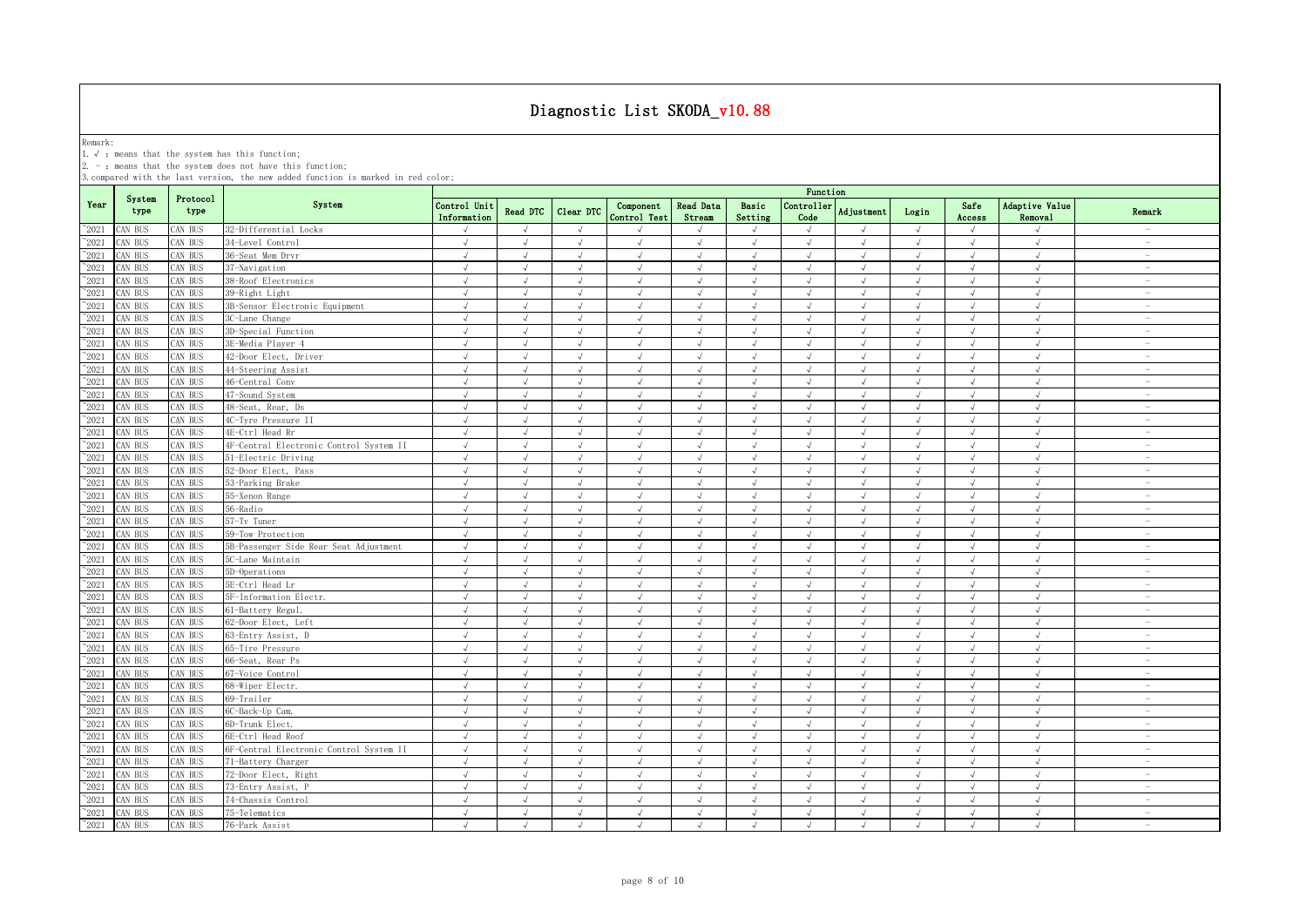Remark:<br>1.√ : means that the system has this function;<br>2. - : means that the system does not have this function;

|                 |                |                  |                                             |                             |                |            |                           |                            |                  | Function           |                |            |                |                                 |                                 |
|-----------------|----------------|------------------|---------------------------------------------|-----------------------------|----------------|------------|---------------------------|----------------------------|------------------|--------------------|----------------|------------|----------------|---------------------------------|---------------------------------|
| Year            | System<br>type | Protocol<br>type | System                                      | Control Unit<br>Information | Read DTC       | Clear DTC  | Component<br>Control Test | <b>Read Data</b><br>Stream | Basic<br>Setting | Controller<br>Code | Adjustment     | Login      | Safe<br>Access | Adaptive Value<br>Removal       | Remark                          |
| $^{\sim}2021$   | CAN BUS        | CAN BUS          | 77-Telephone                                | $\sqrt{ }$                  | $\sqrt{ }$     | $\sqrt{ }$ |                           | $\sqrt{ }$                 | $\sqrt{ }$       | $\sqrt{ }$         | $\sqrt{}$      | $\sqrt{ }$ | $\sqrt{ }$     | $\sqrt{ }$                      |                                 |
| 2021            | CAN BUS        | AN BUS           | 78-Silde Door, Right                        | $\sqrt{ }$                  | $\sqrt{ }$     | $\sqrt{ }$ | $\sqrt{ }$                | $\sqrt{ }$                 | $\sqrt{ }$       | $\sqrt{ }$         | $\sqrt{ }$     | $\sqrt{ }$ | $\sqrt{ }$     | $\sqrt{ }$                      | $\hspace{0.1mm}-\hspace{0.1mm}$ |
| 2021            | CAN BUS        | AN BUS           | 7D-Aux Heat                                 | $\sqrt{ }$                  | $\sqrt{ }$     | $\sqrt{ }$ | $\sqrt{ }$                | $\sqrt{ }$                 | $\sqrt{ }$       | $\sqrt{ }$         | $\sqrt{ }$     | $\sqrt{ }$ | $\sqrt{ }$     | $\sqrt{ }$                      | $\hspace{0.1mm}-\hspace{0.1mm}$ |
| 2021            | CAN BUS        | CAN BUS          | 7E-Ctrl Head Dash                           | $\sqrt{ }$                  | $\sqrt{ }$     | $\sqrt{ }$ | $\sqrt{ }$                | $\sqrt{ }$                 | $\sqrt{ }$       | $\sqrt{ }$         | J              | $\sqrt{ }$ | $\sqrt{ }$     | $\sqrt{ }$                      | $\sim$                          |
| 2021            | CAN BUS        | AN BUS           | 7F-Information Electronic Control System II | $\sqrt{ }$                  |                |            | $\mathcal{L}$             | $\sqrt{ }$                 | $\mathcal{A}$    |                    | $\overline{v}$ |            | $\sqrt{ }$     | $\sqrt{ }$                      |                                 |
| $^{\sim}$ 2021  | CAN BUS        | AN BUS           | 81-Selector Lever                           | $\sqrt{ }$                  | $\sqrt{ }$     | $\sqrt{ }$ | $\sqrt{ }$                | $\sqrt{ }$                 | $\sqrt{ }$       | $\mathcal{A}$      | $\sqrt{ }$     | $\sqrt{ }$ | $\sqrt{ }$     | $\sqrt{ }$                      | $\overline{\phantom{a}}$        |
| $\degree$ 2021  | CAN BUS        | <b>CAN BUS</b>   | 88-Driver Side Multi-Contour Seat           | $\sqrt{ }$                  | $\sqrt{ }$     | $\sqrt{ }$ | $\sqrt{ }$                | $\sqrt{ }$                 | $\sqrt{ }$       | $\sqrt{ }$         | $\sqrt{ }$     | $\sqrt{ }$ | $\sqrt{ }$     | $\sqrt{ }$                      | $\sim$                          |
| $^{\sim}$ 2021  | CAN BUS        | <b>CAN BUS</b>   | 89-Passenger Sidemulti-Contour Seat         | $\sqrt{ }$                  | $\sqrt{ }$     | $\sqrt{ }$ | $\sqrt{ }$                | $\sqrt{ }$                 | $\sqrt{ }$       | $\sqrt{ }$         | $\sqrt{ }$     | $\sqrt{ }$ | $\sqrt{ }$     | $\sqrt{ }$                      | $\sim$                          |
| $^{\sim}$ 2021  | CAN BUS        | CAN BUS          | 8A-Driver Side Rear Multi-Contour Seat      | $\sqrt{ }$                  | $\sqrt{ }$     | $\sqrt{ }$ | $\sqrt{ }$                | $\sqrt{ }$                 | $\sqrt{ }$       | $\sqrt{ }$         | $\sqrt{ }$     | $\sqrt{ }$ | $\sqrt{ }$     | $\sqrt{ }$                      | $\sim$                          |
| $^{\sim}$ 2021  | CAN BUS        | CAN BUS          | 8D-Passenger Siderear Multi-Contour Seat    | $\sqrt{ }$                  | $\sqrt{ }$     | $\sqrt{ }$ | $\sqrt{ }$                | $\sqrt{ }$                 | $\sqrt{ }$       | $\sqrt{ }$         | $\sqrt{ }$     | $\sqrt{ }$ | $\sqrt{ }$     | $\sqrt{ }$                      | $\sim$                          |
| $^{\sim}$ 2021  | CAN BUS        | CAN BUS          | 8F-Front Left Safety Belt Tensioner         | $\sqrt{ }$                  | $\sqrt{ }$     | $\sqrt{ }$ | $\sqrt{ }$                | $\sqrt{ }$                 | $\sqrt{ }$       | $\sqrt{ }$         | $\sqrt{ }$     | $\sqrt{ }$ | $\sqrt{ }$     | $\sqrt{2}$                      | $\sim$                          |
| $\degree$ 2021  | CAN BUS        | CAN BUS          | 90-Safety Belt Tensioner, Front Right       | $\sqrt{ }$                  | $\sqrt{ }$     | $\sqrt{ }$ | $\sqrt{ }$                | $\sqrt{ }$                 | $\sqrt{ }$       | $\sqrt{ }$         | $\sqrt{ }$     | $\sqrt{ }$ | $\sqrt{ }$     | $\sqrt{ }$                      | $\sim$                          |
| $\degree$ 2021  | CAN BUS        | UDS              | 01-Engine                                   | $\sqrt{ }$                  | $\sqrt{ }$     | $\sqrt{ }$ | $\sqrt{ }$                | $\sqrt{ }$                 | $\sqrt{ }$       | $\sqrt{ }$         | $\sqrt{ }$     | $\sqrt{ }$ | $\sqrt{ }$     | $\sim$                          | $\overline{\phantom{a}}$        |
| $\degree$ 2021  | CAN BUS        | UDS              | 02-Auto Trans                               | $\sqrt{ }$                  | $\sqrt{ }$     | $\sqrt{ }$ | $\sqrt{ }$                | $\sqrt{ }$                 | $\sqrt{ }$       | $\sqrt{ }$         | $\sqrt{ }$     | $\sqrt{ }$ | $\sqrt{ }$     | $\sim$                          | $\overline{\phantom{a}}$        |
| $\degree$ 2021  | CAN BUS        | <b>JDS</b>       | 03-ABS Brakes                               | $\sqrt{ }$                  | $\sqrt{ }$     | $\sqrt{ }$ | $\sqrt{ }$                | $\sqrt{ }$                 | $\sqrt{ }$       | $\sqrt{ }$         | $\sqrt{ }$     | $\sqrt{ }$ | $\sqrt{ }$     | $\hspace{0.1mm}-\hspace{0.1mm}$ | $\overline{\phantom{a}}$        |
| $^{\sim}2021$   | CAN BUS        | <b>JDS</b>       | 04-Steering Angle                           | $\sqrt{ }$                  | $\sqrt{ }$     | $\sqrt{ }$ | $\sqrt{ }$                | $\sqrt{ }$                 | $\sqrt{ }$       | $\sqrt{ }$         | $\sqrt{ }$     | $\sqrt{ }$ | $\sqrt{ }$     | <b>COL</b>                      | $\sim$                          |
| $^{\sim}2021$   | CAN BUS        | <b>JDS</b>       | 05-Acc/Start Auth                           | $\sqrt{ }$                  | $\sqrt{ }$     | $\sqrt{ }$ | $\sqrt{ }$                | $\sqrt{ }$                 | $\sqrt{ }$       | $\sqrt{ }$         | $\sqrt{ }$     | $\sqrt{ }$ | $\sqrt{ }$     | $\sim$                          | $\hspace{0.1mm}-\hspace{0.1mm}$ |
| $\degree$ 2021  | CAN BUS        | <b>JDS</b>       | 08-Auto Hvac                                | $\sqrt{ }$                  | $\sqrt{ }$     | $\sqrt{ }$ | $\sqrt{ }$                | $\sqrt{ }$                 | $\sqrt{ }$       | $\sqrt{ }$         | $\sqrt{ }$     | $\sqrt{ }$ | $\sqrt{ }$     | $\sim$                          | $\overline{\phantom{a}}$        |
| $\degree$ 2021  | CAN BUS        | <b>JDS</b>       | 09-Cent. Elect.                             | $\sqrt{2}$                  | $\sqrt{ }$     | J          | J                         | $\sqrt{ }$                 | $\sqrt{ }$       | $\sqrt{ }$         | $\sqrt{ }$     | $\sqrt{ }$ | $\sqrt{ }$     | $\sim$                          | $\overline{\phantom{a}}$        |
| 2021            | CAN BUS        | JDS              | 10-Park/Steer Assist                        | $\sqrt{ }$                  |                |            |                           | $\lambda$                  | $\sqrt{ }$       |                    |                | $\sqrt{ }$ |                | $\overline{\phantom{a}}$        | $\hspace{0.1mm}-\hspace{0.1mm}$ |
| 2021            | CAN BUS        | <b>JDS</b>       | 11-engine II                                | $\sqrt{ }$                  |                |            |                           | $\sqrt{ }$                 | $\mathcal{L}$    |                    |                | $\sqrt{ }$ | $\sqrt{ }$     | $\hspace{0.1mm}-\hspace{0.1mm}$ | $\hspace{0.1mm}-\hspace{0.1mm}$ |
| 2021            | CAN BUS        | <b>JDS</b>       | 13-Auto Dist. Reg                           | $\sqrt{ }$                  |                | $\sqrt{ }$ | $\mathcal{L}$             | $\sqrt{ }$                 | $\mathcal{A}$    | $\mathcal{L}$      |                | $\sqrt{ }$ | $\sqrt{ }$     | $\overline{\phantom{a}}$        | $\overline{\phantom{a}}$        |
| $^{\sim}$ 2021  | CAN BUS        | <b>JDS</b>       | 15-Airbag                                   | $\sqrt{ }$                  |                |            |                           | $\sqrt{ }$                 | $\sqrt{ }$       |                    |                | $\sqrt{ }$ |                |                                 |                                 |
| $^{\sim}$ 2021  | CAN BUS        | <b>JDS</b>       | 16-Steering Wheel                           | $\sqrt{ }$                  | $\sqrt{ }$     | $\sqrt{ }$ | $\sqrt{ }$                | $\sqrt{ }$                 | $\sqrt{ }$       | $\sqrt{ }$         | $\sqrt{ }$     | $\sqrt{ }$ | $\sqrt{ }$     | $\sim$                          | $\sim$                          |
| $^{\sim}$ 2021  | CAN BUS        | <b>UDS</b>       | 17-Instruments                              | $\sqrt{ }$                  | $\sqrt{ }$     | $\sqrt{ }$ | $\sqrt{ }$                | $\sqrt{ }$                 | $\sqrt{ }$       | $\sqrt{ }$         | $\sqrt{ }$     | $\sqrt{ }$ | $\sqrt{ }$     | $\sim$                          | $\sim$                          |
| $^{\sim}$ 2021  | CAN BUS        | <b>JDS</b>       | 19-CAN Gateway                              | $\sqrt{ }$                  | $\sqrt{ }$     | $\sqrt{ }$ | $\sqrt{ }$                | $\sqrt{ }$                 | $\sqrt{ }$       | $\sqrt{ }$         | $\sqrt{ }$     | $\sqrt{ }$ | $\sqrt{ }$     | $\sim$                          | $\sim$                          |
| $^{\sim}$ 2021  | CAN BUS        | UDS              | 20-High Beam Assist                         | $\sqrt{ }$                  | $\sqrt{ }$     | $\sqrt{ }$ | $\sqrt{ }$                | $\sqrt{ }$                 | $\sqrt{ }$       | $\sqrt{ }$         | $\sqrt{ }$     | $\sqrt{ }$ | $\sqrt{ }$     | $\sim$                          | $\overline{\phantom{a}}$        |
| $^{\sim}2021$   | CAN BUS        | UDS              | $22 - Awd$                                  | $\sqrt{ }$                  | $\sqrt{ }$     | $\sqrt{ }$ | $\sqrt{ }$                | $\sqrt{ }$                 | $\sqrt{ }$       | $\sqrt{ }$         | $\sqrt{ }$     | $\sqrt{ }$ | $\sqrt{ }$     | $\overline{\phantom{a}}$        | $\overline{\phantom{a}}$        |
| $\degree$ 2021  | CAN BUS        | UDS              | 25-Immobilizer                              | $\sqrt{ }$                  | $\sqrt{ }$     | $\sqrt{ }$ | $\mathcal{L}$             | $\sqrt{ }$                 | $\sqrt{ }$       | $\sqrt{ }$         | $\sqrt{ }$     | $\sqrt{ }$ | $\sqrt{ }$     | $\sim$                          | $\sim$                          |
| $\degree$ 2021  | CAN BUS        | UDS              | 26-Auto Roof                                | $\sqrt{ }$                  | $\sqrt{ }$     | $\sqrt{ }$ | $\sqrt{ }$                | $\sqrt{ }$                 | $\sqrt{ }$       | $\sqrt{ }$         | $\sqrt{ }$     | $\sqrt{ }$ | $\sqrt{ }$     | $\overline{\phantom{a}}$        | $\overline{\phantom{a}}$        |
| $^{\sim}$ 2021  | CAN BUS        | UDS              | 28-Hvac, Rear                               | $\sqrt{ }$                  | $\sqrt{ }$     | $\sqrt{ }$ | $\sqrt{ }$                | $\sqrt{ }$                 | $\sqrt{ }$       | $\sqrt{ }$         | $\sqrt{ }$     | $\sqrt{ }$ | $\sqrt{ }$     | $\overline{\phantom{a}}$        | $\sim$                          |
| $^{\sim}2021$   | CAN BUS        | <b>JDS</b>       | 2B-Steering column lock                     | $\sqrt{ }$                  | $\sqrt{ }$     | $\sqrt{ }$ | $\sqrt{ }$                | $\sqrt{ }$                 | $\sqrt{ }$       | $\sqrt{ }$         | $\sqrt{ }$     | $\sqrt{ }$ | $\sqrt{ }$     | $\sim$                          | $\sim$                          |
| $^{\sim}$ 2021  | CAN BUS        | <b>JDS</b>       | 32-Differential Locks                       | $\sqrt{ }$                  | $\sqrt{ }$     | $\sqrt{ }$ | $\sqrt{ }$                | $\sqrt{ }$                 | $\sqrt{ }$       | $\sqrt{ }$         | $\sqrt{ }$     | $\sqrt{ }$ | $\sqrt{ }$     |                                 | $\sim$                          |
| $\degree$ 2021  | CAN BUS        | <b>JDS</b>       | 34-Level Control                            | $\sqrt{ }$                  | $\sqrt{ }$     | $\sqrt{ }$ | $\sqrt{ }$                | $\sqrt{ }$                 | $\sqrt{ }$       | $\sqrt{ }$         | $\sqrt{ }$     | $\sqrt{ }$ | $\sqrt{ }$     | $\sim$                          | $\sim$                          |
| $\degree$ 2021  | AN BUS         | JDS              | 37-Navigation                               |                             |                |            |                           | J                          |                  |                    |                |            | $\sqrt{ }$     | $\sim$                          | $\sim$                          |
| $^{\sim}2021$   | CAN BUS        | <b>JDS</b>       | 3B-Sensor Electronic Equipment              | $\sqrt{ }$                  | $\sqrt{ }$     | $\sqrt{ }$ | $\sqrt{}$                 | $\sqrt{}$                  | $\sqrt{ }$       | $\sqrt{ }$         | $\sqrt{ }$     | $\sqrt{ }$ | $\sqrt{ }$     | $\sim$                          | $\overline{\phantom{a}}$        |
| 2021            | CAN BUS        | JDS              | 3C-Lane Change                              | $\sqrt{ }$                  | $\overline{ }$ | $\sqrt{ }$ | $\sqrt{ }$                | $\sqrt{ }$                 | $\mathcal{A}$    | $\sqrt{ }$         | $\overline{a}$ | $\sqrt{ }$ | $\sqrt{ }$     | $\overline{\phantom{a}}$        | $\sim$                          |
| $^{\sim}2021$   | CAN BUS        | <b>JDS</b>       | 42-Door Elect, Driver                       | $\sqrt{ }$                  | $\sqrt{ }$     | $\sqrt{ }$ |                           | $\sqrt{ }$                 | $\sqrt{ }$       | $\sqrt{ }$         |                | $\sqrt{ }$ | $\sqrt{ }$     | $\overline{\phantom{a}}$        | $\overline{\phantom{a}}$        |
| $^{\sim}$ 2021  | CAN BUS        | <b>JDS</b>       | 44-Steering Assist                          | $\sqrt{ }$                  |                |            |                           | $\sqrt{ }$                 | $\sqrt{ }$       |                    |                |            | $\sqrt{ }$     |                                 |                                 |
| $\gamma_{2021}$ | CAN BUS        | <b>JDS</b>       | 47-Sound System                             | $\sqrt{ }$                  | $\sqrt{ }$     | $\sqrt{ }$ | $\sqrt{ }$                | $\sqrt{ }$                 | $\sqrt{ }$       | $\sqrt{ }$         | $\sqrt{ }$     | $\sqrt{ }$ | $\sqrt{ }$     |                                 | $\sim$                          |
| $^{\sim}$ 2021  | CAN BUS        | <b>JDS</b>       | 51-Electric Driving                         | $\sqrt{ }$                  | $\sqrt{ }$     | $\sqrt{ }$ | $\sqrt{ }$                | $\sqrt{ }$                 | $\sqrt{ }$       | $\sqrt{ }$         | $\sqrt{ }$     | $\sqrt{ }$ | $\sqrt{ }$     | $\sim$                          | $\sim$                          |
| $^{\sim}$ 2021  | CAN BUS        | <b>UDS</b>       | 52-Door Elect, Pass                         | $\sqrt{ }$                  | $\sqrt{ }$     | $\sqrt{ }$ | $\sqrt{ }$                | $\sqrt{ }$                 | $\sqrt{ }$       | $\sqrt{ }$         | $\sqrt{ }$     | $\sqrt{ }$ | $\sqrt{ }$     | $\overline{\phantom{a}}$        | $\sim$                          |
| $^{\sim}$ 2021  | CAN BUS        | <b>JDS</b>       | 53-Parking Brake                            | $\sqrt{ }$                  | $\sqrt{ }$     | $\sqrt{ }$ | $\sqrt{ }$                | $\sqrt{ }$                 | $\sqrt{ }$       | $\sqrt{ }$         | $\sqrt{ }$     | $\sqrt{ }$ | $\sqrt{ }$     | $\sim$                          | $\overline{\phantom{a}}$        |
| $^{\sim}$ 2021  | CAN BUS        | UDS              | 55-Xenon Range                              | $\sqrt{ }$                  | $\sqrt{ }$     | $\sqrt{ }$ | $\sqrt{ }$                | $\sqrt{ }$                 | $\sqrt{ }$       | $\sqrt{ }$         | $\sqrt{ }$     | $\sqrt{ }$ | $\sqrt{ }$     | $\sim$                          | $\sim$                          |
| $\degree$ 2021  | CAN BUS        | UDS              | 65-Tire Pressure                            | $\sqrt{ }$                  | $\sqrt{ }$     | $\sqrt{ }$ | $\sqrt{ }$                | $\sqrt{ }$                 | $\sqrt{ }$       | $\sqrt{ }$         | $\sqrt{ }$     | $\sqrt{ }$ | $\sqrt{ }$     | $\overline{\phantom{a}}$        | $\overline{\phantom{a}}$        |
| $^{\sim}2021$   | CAN BUS        | UDS              | 6C-Back-Up Cam.                             | $\sqrt{ }$                  | $\sqrt{ }$     | $\sqrt{ }$ | $\sqrt{ }$                | $\sqrt{ }$                 | $\sqrt{ }$       | $\sqrt{ }$         | $\sqrt{ }$     | $\sqrt{ }$ | $\sqrt{ }$     | $\overline{\phantom{a}}$        | $\overline{\phantom{a}}$        |
| $^{\sim}$ 2021  | CAN BUS        | UDS              | 6D-Trunk Elect.                             | $\sqrt{ }$                  | $\sqrt{ }$     | $\sqrt{ }$ | $\sqrt{ }$                | $\sqrt{ }$                 | $\sqrt{ }$       | $\sqrt{ }$         | $\sqrt{ }$     | $\sqrt{ }$ | $\sqrt{ }$     | $\overline{\phantom{a}}$        | $\overline{\phantom{a}}$        |
| $^{\sim}$ 2021  | CAN BUS        | <b>UDS</b>       | 6F-Central Electronic Control System II     | $\sqrt{ }$                  | $\sqrt{ }$     | $\sqrt{ }$ | $\sqrt{ }$                | $\sqrt{ }$                 | $\sqrt{ }$       | $\sqrt{ }$         | $\sqrt{ }$     | $\sqrt{ }$ | $\sqrt{ }$     | $\sim$                          | $\sim$                          |